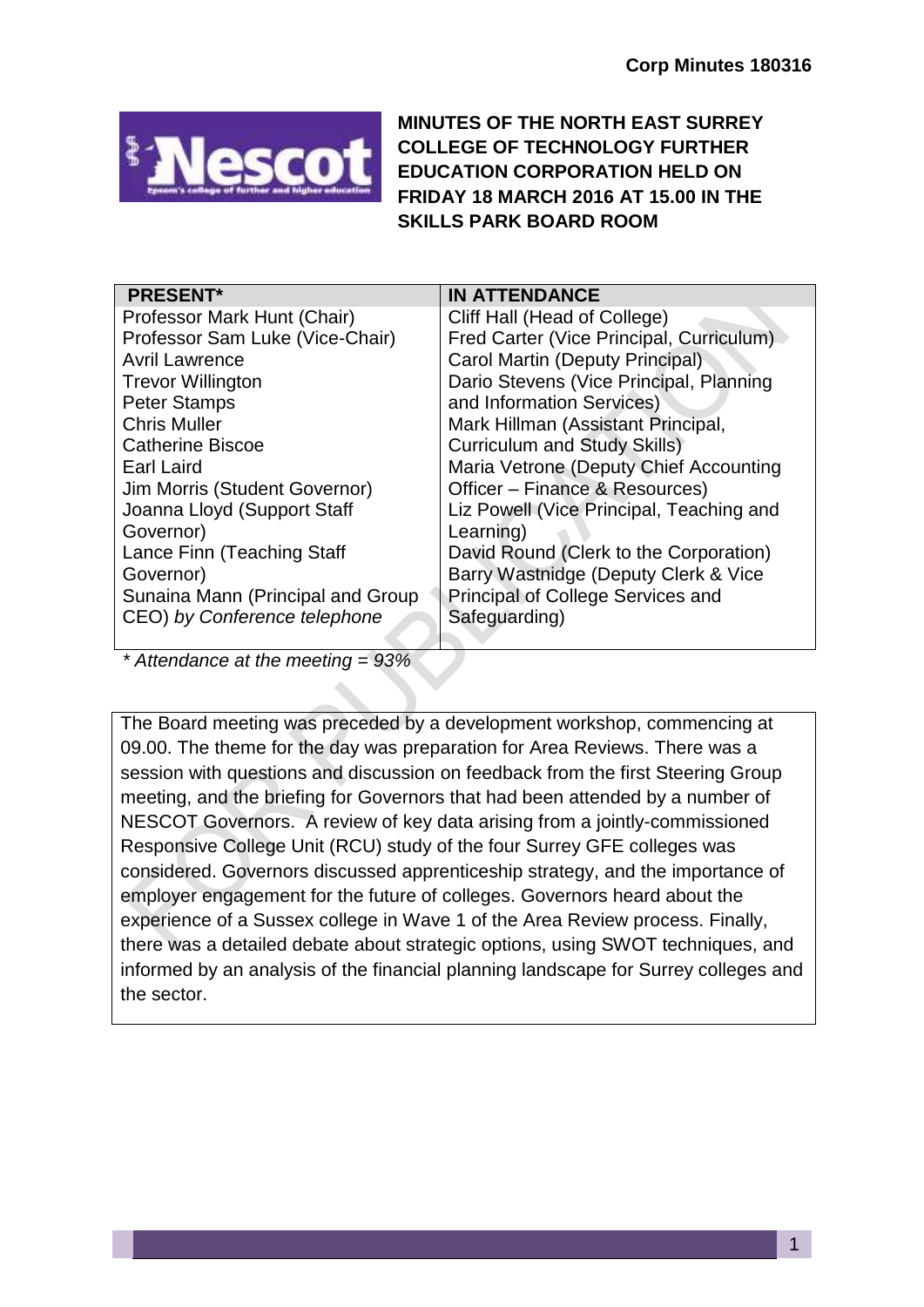Governors were advised about the sad death of Mr Ray Morgan, the former Chair of Governors from 1991 -1999, which covered the period of the transfer of the College from local authority control to that of an independent Corporation. Mr Morgan was a Governor from 1988 to 2000, and he served on various Committees. Following his retirement, he became a Fellow of the College. A note of condolence had been sent to the family. The Corporation **RESOLVED** that the Clerk should write to Mr Morgan's family to express its condolences on behalf of the whole College community, and to express its gratitude for the major contribution made to the development of the College by Mr Morgan.

| 194.15 | <b>APOLOGIES FOR ABSENCE</b> |
|--------|------------------------------|

Apologies for absence were received from Chris Shortt.

# **195.15 DECLARATION OF INTERESTS**

The Chair reminded Members to declare any interest which they may have in any of the items on the agenda. Joanna Lloyd declared that she had a family connection with the Principal of Burton and South Derbyshire College who were shareholders in the Saudi Arabia project. Sunaina Mann declared an interest in NCL matters, and as recorded in the Register of Interests. Trevor Willington declared an interest as a member of the Surrey County Council Local Pension Board.

#### **196.15 MINUTES**

The minutes of the meeting held on 29 January 2016 were approved as a correct record.

| 197.15                                                                            | <b>MATTERS ARISING</b> |
|-----------------------------------------------------------------------------------|------------------------|
|                                                                                   |                        |
| The matters arising report (Appendix B) from the previous minutes and other items |                        |
| carried forward were received and noted. The following updates were reported: -   |                        |

### **185.15 Saudi Arabia Project**

The Clerk confirmed that the Board at its meeting on 29 January 2016 had requested that NCL provide a report to NBS about the financial implications of the funding dispute with CoE, and advice in relation to the contract renewal letter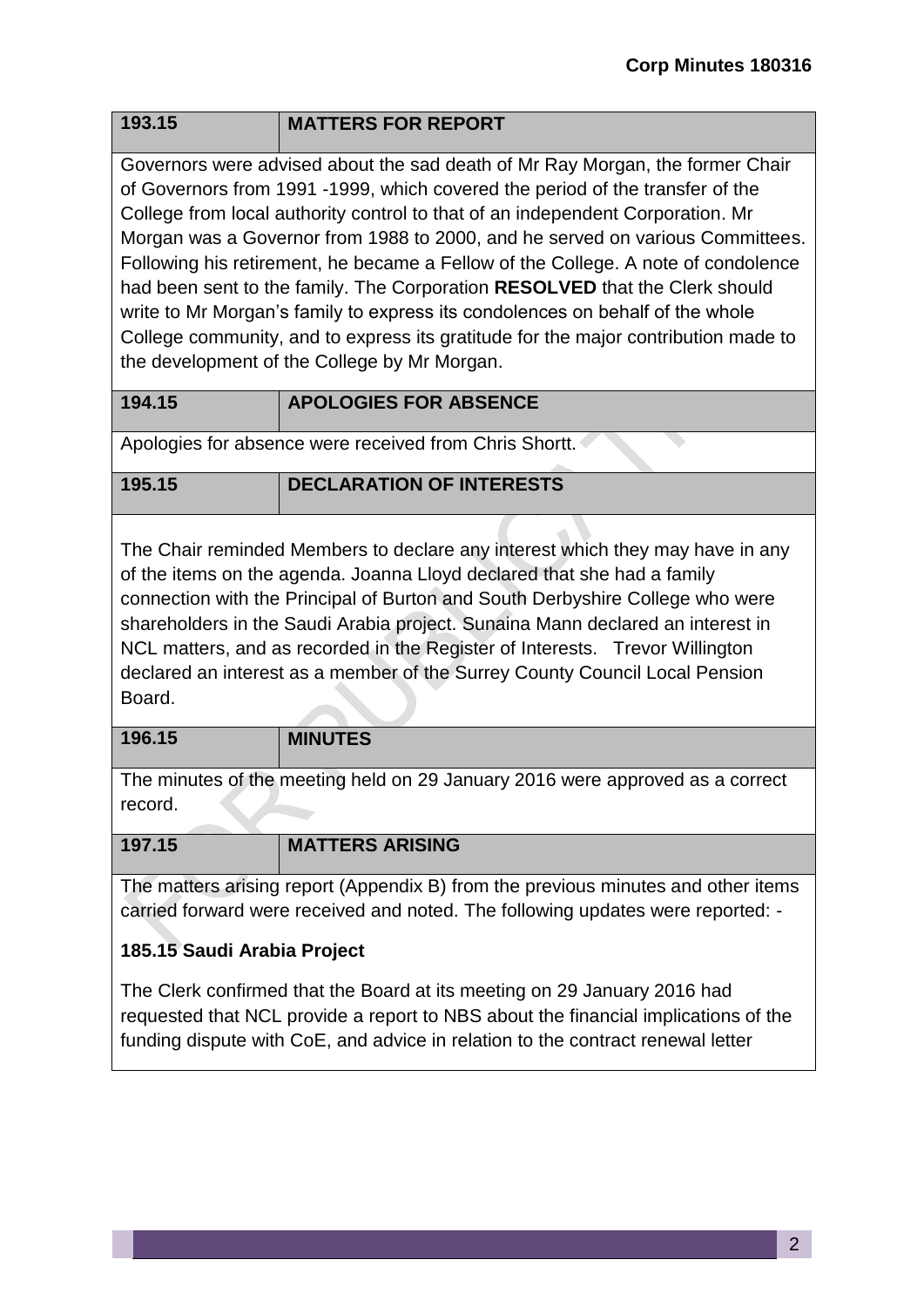before the next scheduled meeting of NBS on 14 March 2016. NBS would then arrange a special meeting to consider these urgent reports. In the event, these reports were not received. NBS had considered reports from NCL on these matters at its meeting earlier in the week (14 March 2016), and they would be discussed elsewhere on the agenda of today's meeting.

# **187.15 Student Matters**

At the Corporation meeting on 29 January 2016 it was agreed that the Board would be advised about the response from Transport for London regarding the possible installation of an Oyster Card top-up facility at the College campus. It was reported that the application was still being processed by Transport for London, and that the College was awaiting the outcome. As soon as the outcome was known, this would be communicated to the Student Governors, and to the Student Council **(ACTION: BW).**

## **166.1 Head of College's Report & Strategic Review (Corporation 09 Dec 2015)**

At the Board meeting of 09 December 2015, It was agreed that a Board meeting should take place during the second week of June in accordance with the Area Review timetable. It was now believed that the recommendations arising from the Review would be known after Steering Group meeting 3 on 10 May 2016. The Corporation had a scheduled meeting on 13 May 2016: it was proposed that the Board consider the recommendations and its response on 13 May 2016.

| 198.15                                   | <b>STRATEGIC DEVELOPMENT</b>                                                                                                                                                                                                                                                                                                                                                         |
|------------------------------------------|--------------------------------------------------------------------------------------------------------------------------------------------------------------------------------------------------------------------------------------------------------------------------------------------------------------------------------------------------------------------------------------|
| 198.1 Head of<br><b>College's Report</b> | The Head of College presented his report to the Board: -                                                                                                                                                                                                                                                                                                                             |
| & Strategic                              | The HE Graduation had taken place on 25 February                                                                                                                                                                                                                                                                                                                                     |
| <b>Update</b>                            | 2016 at Epsom Downs, at which 280 students<br>graduated. Distinguished guests at the Graduation<br>Ceremony included representatives from the<br>universities of Greenwich, Kingston and Surrey,<br>colleagues from the College's partnership with Italian<br>College of Osteopathy in Milan and Signor Roberto Di<br>Lauro, Scientific Attaché to the Italian Embassy in<br>London. |
|                                          | Ninety students from NESCOT's Uniformed Public<br>Services courses participated in Exercise Unified<br>Response, which was Europe's largest ever disaster<br>training exercise to deal with a major incident with mass<br>casualties, involving more than 70 organisations. On 17                                                                                                    |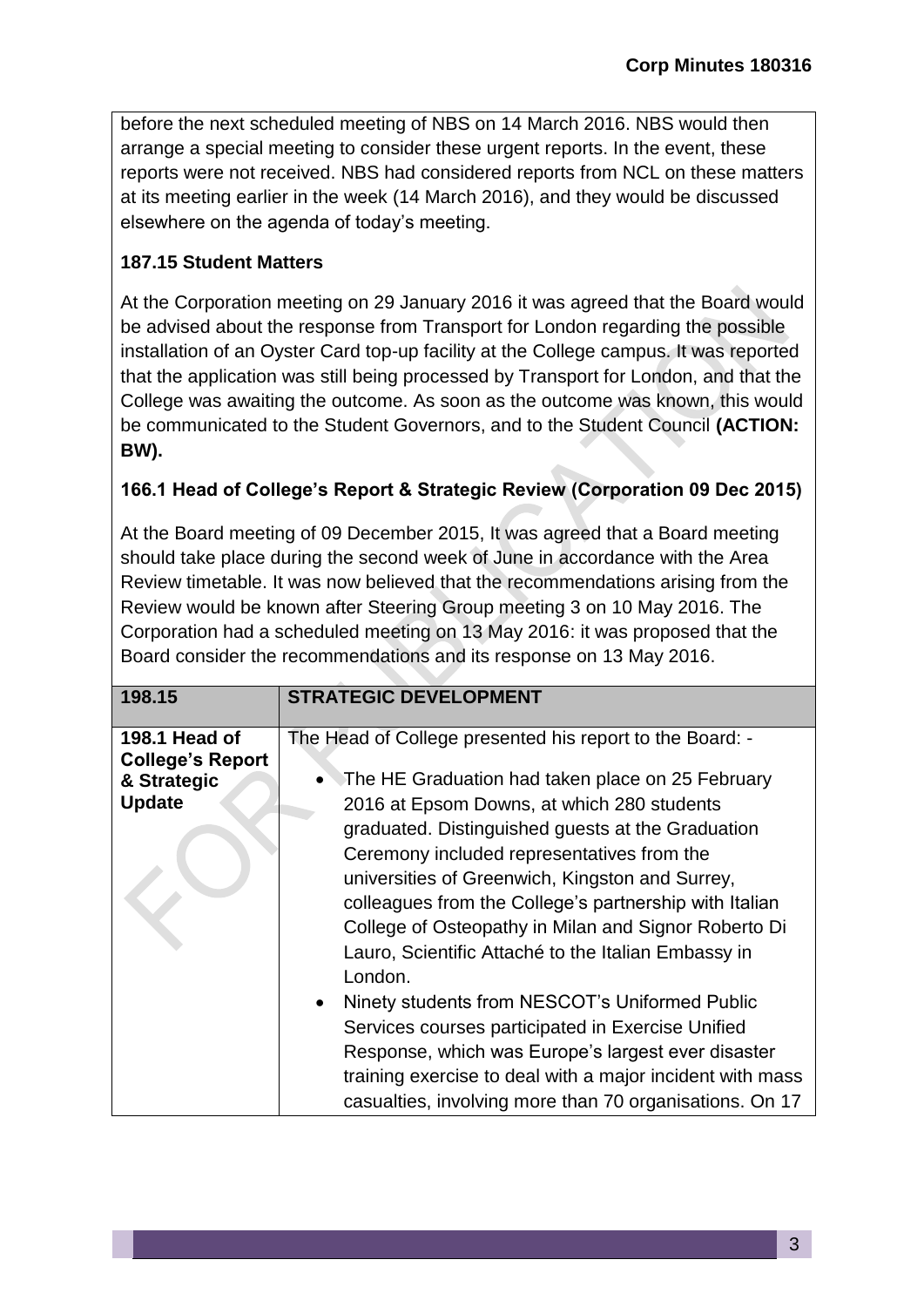|                                   | March 2016, NESCOT hosted the UK WorldSkills to                                                            |
|-----------------------------------|------------------------------------------------------------------------------------------------------------|
|                                   | prepare students for competition in the IT Network                                                         |
|                                   | Systems Administration event.                                                                              |
|                                   | The retirement was noted of a long-standing and<br>$\bullet$                                               |
|                                   | respected colleague, Mr Jon Larsson who had 26 years'                                                      |
|                                   | of service at NESCOT. Mr Glen Clift, the College's                                                         |
|                                   | Health and Safety and Technical Co-ordinator, was                                                          |
|                                   | approaching 43 years' service at the College. Letters of                                                   |
|                                   | thanks were sent to both members of staff on behalf of                                                     |
|                                   | the Board;                                                                                                 |
|                                   | 700 students had attended the most recent Open<br>$\bullet$                                                |
|                                   | Evening: 54 students enrolled and 34 interviews were                                                       |
|                                   | booked.                                                                                                    |
|                                   | The opening of the new Skills Park would take place in                                                     |
|                                   | September.                                                                                                 |
|                                   | A survey of the College's Stakeholders had recently<br>$\bullet$                                           |
|                                   | been issued to 60 external partners including schools,                                                     |
|                                   | local authorities, employers and employer                                                                  |
|                                   | organisations, universities and other bodies. The results                                                  |
|                                   | would be reported to the next Board meeting (ACTION:                                                       |
|                                   | CH/DR).                                                                                                    |
|                                   | The Director of the Skills Funding Agency (SFA) had<br>$\bullet$                                           |
|                                   | been appointed by the Department for Business<br>Innovation and Skills (BIS) to lead the implementation of |
|                                   | the Apprenticeship Levy. The employer-led body given                                                       |
|                                   | the responsibility to regulate the quality of                                                              |
|                                   | apprenticeships, the Institute for Apprenticeships (IFA),                                                  |
|                                   | would become operational in April 2017.                                                                    |
|                                   | Sir Michael Wilshaw's recent comments to the                                                               |
|                                   | Parliamentary Education Select Committee that all 16-                                                      |
|                                   | 19 year olds should be taught in schools or a University                                                   |
|                                   | Technical College (UTC), and his negative comments                                                         |
|                                   | about the quality of FE provision, had attracted                                                           |
|                                   | considerable publicity. The Skills Minister had publically                                                 |
|                                   | stated that Sir Michael's views were not shared by the                                                     |
|                                   | Government; Sir Michael had subsequently commented                                                         |
|                                   | that they were "personal views".                                                                           |
|                                   |                                                                                                            |
| 198.2 Property<br><b>Strategy</b> | Governors commented that the comments of the Chief                                                         |
| (Appendix C)                      | Inspector were unfortunate.                                                                                |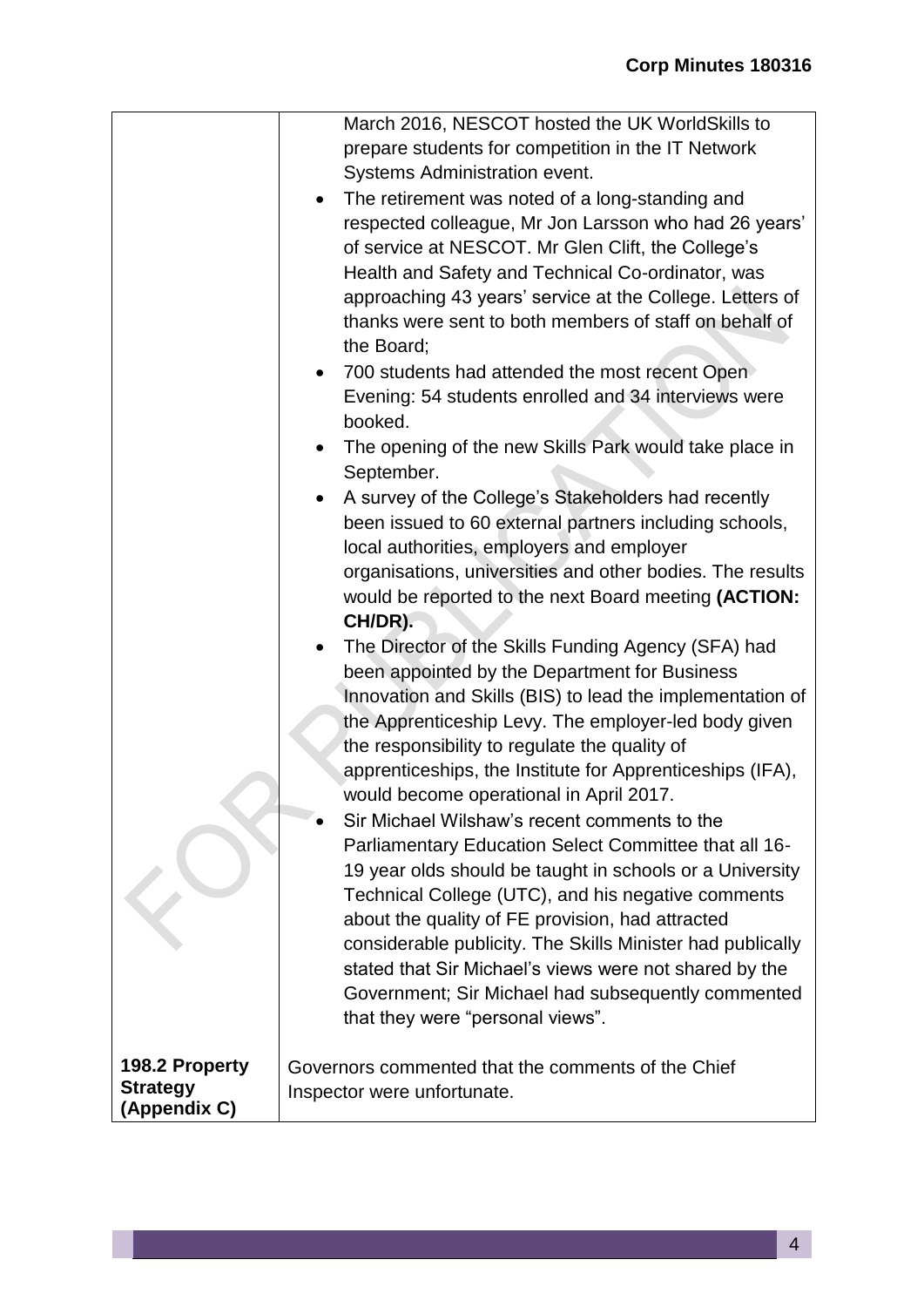|                                  | The draft Property Strategy, 2015-2020 had been reviewed by<br>the Finance & General Purposes Committee at its meeting on<br>04 March 2016, and had recommended that a comprehensive<br>Assets Management plan be developed covering a 10 year<br>period, including depreciation and renewal costs. The<br>Committee also recommended that the College should<br>develop a structure plan for the management of the College<br>estate in the light of the impending retirement of the Vice<br>Principal, College Services.                                                                                                                                                                                                                                                 |
|----------------------------------|----------------------------------------------------------------------------------------------------------------------------------------------------------------------------------------------------------------------------------------------------------------------------------------------------------------------------------------------------------------------------------------------------------------------------------------------------------------------------------------------------------------------------------------------------------------------------------------------------------------------------------------------------------------------------------------------------------------------------------------------------------------------------|
|                                  | Assessment of the current College estate showed that the<br>College had sufficient workspace capacity to meet its projected<br>student growth from the end of the Strategic Plan period to<br>2025/6. To bring those areas of the College still requiring<br>refurbishment up to current day standards would cost £3.76M,<br>using the SFA cost model. It was, however, believed that<br>actual costs would be lower. This, together with costs of<br>£840,000 for landscaping works, that were a planning<br>requirement, brought the total to £4.6m. A renewal programme<br>funded through revenue was required as part of an overall<br>Asset Management Plan, to ensure that refurbished and new<br>buildings were maintained to a suitable standard going<br>forward. |
| 198.2 Property<br><b>Matters</b> | The Deputy Chief Accounting Officer (Vice Principal, Finance<br>& Resources), advised the Corporation that the Property<br>Strategy would feed into the Finance Strategy.                                                                                                                                                                                                                                                                                                                                                                                                                                                                                                                                                                                                  |
| (Appendix D)                     | A Property Update Report was presented. The Board noted<br>that LEP Capital-funded works to provide facilities for new<br>curriculum areas in Catering and Motor Vehicle Engineering<br>were underway. The new kitchens on the 2 <sup>nd</sup> floor North Wing<br>had been completed, and work on the Motor Vehicle workshop<br>were due to commence in April 2016, ready for operation at<br>the start of the new academic year in September 2016. It was<br>anticipated that savings made on the Motor Vehicle<br>Engineering facilities would offset an over spend on the<br>Catering facilities. Planned works, commencing in April 2016,<br>would provide enhanced Osteopathy clinic facilities by<br>adapting the Staff Lounge and current Board Room. These        |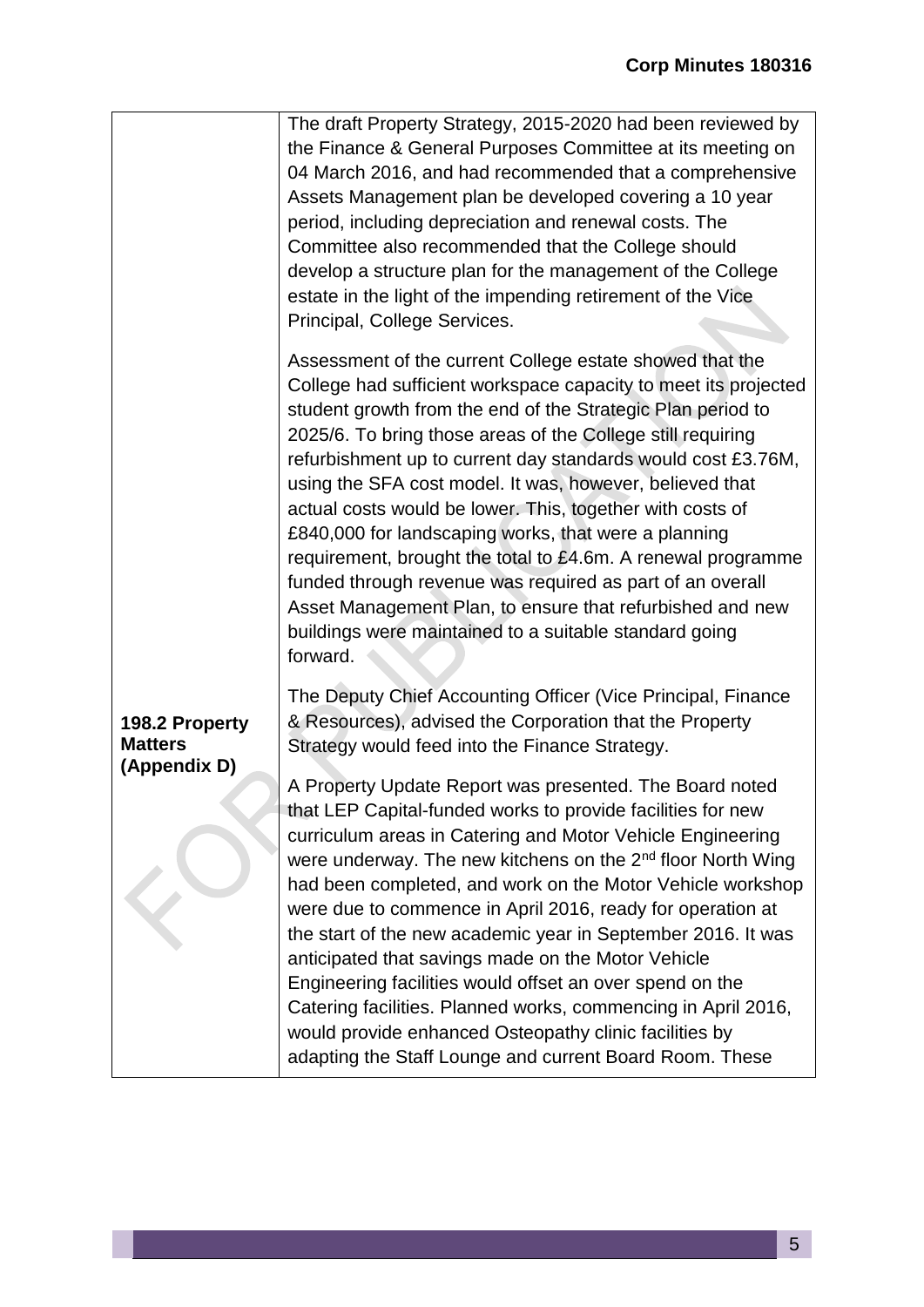|                                                                         | works were being funded by the College's partner, the Italian<br>College of Osteopathy in Milan (ICOM).                                                                                                                                                                                                                                                                                                                                                                                                                                                                                                                       |
|-------------------------------------------------------------------------|-------------------------------------------------------------------------------------------------------------------------------------------------------------------------------------------------------------------------------------------------------------------------------------------------------------------------------------------------------------------------------------------------------------------------------------------------------------------------------------------------------------------------------------------------------------------------------------------------------------------------------|
|                                                                         | The damage to the first and ground floors of the East Wing<br>caused by flooding early in the New Year, had been repaired<br>over the half term week. All costs had been met by the<br>contractor. Planning consent had been given to the re-location<br>of the Animal Care Unit.                                                                                                                                                                                                                                                                                                                                             |
| 199.15                                                                  | <b>MONITORING</b>                                                                                                                                                                                                                                                                                                                                                                                                                                                                                                                                                                                                             |
| 199.1<br><b>Management</b><br>Accounts,<br>January 2016<br>(Appendix E) | Following review at Finance and General Purposes<br>Committee, the Management Accounts for January 2015, were<br>presented. The accounts reported: -<br>A forecast outturn of £227k surplus, compared to<br>i.<br>£182k as at December 2015, against a break-even<br>budget;<br>ii.<br>Net income had increased by £392k, reflecting                                                                                                                                                                                                                                                                                          |
|                                                                         | increased allocations from SFA of £621k, and<br>forecast additional income for High Needs student<br>re-charges to local authorities of £150k; these were<br>offset by reductions in the SFA 19+ Core allocation,<br>reduced tuition fees collections, and a projected<br>shortfall on full cost and commercial activities;<br>Pay expenditure was being very closely managed<br>ijij,<br>and is on budget; non-pay expenditure was down by<br>£167k;<br>Savings of £254k to reflect the reduced depreciation<br>iv.<br>charges of the later than expected operational use of<br>the new campus buildings had also been made; |
|                                                                         | The cash position of the College was very strong;<br>V.<br>vi.<br>The Balance Sheet was also strong with an adjusted<br>current ratio of 1:3.69;<br>vii.<br>The revised forecasting methodology using the<br>alternative models, 'Best Case', 'Worse Case' and<br>'Likely forecast', all indicated a positive (surplus)<br>position at the end of the year; and                                                                                                                                                                                                                                                               |
|                                                                         | viii.<br>The College automated financial health grade<br>continued to be 'outstanding', and was forecast to<br>remain so at the end of the year.                                                                                                                                                                                                                                                                                                                                                                                                                                                                              |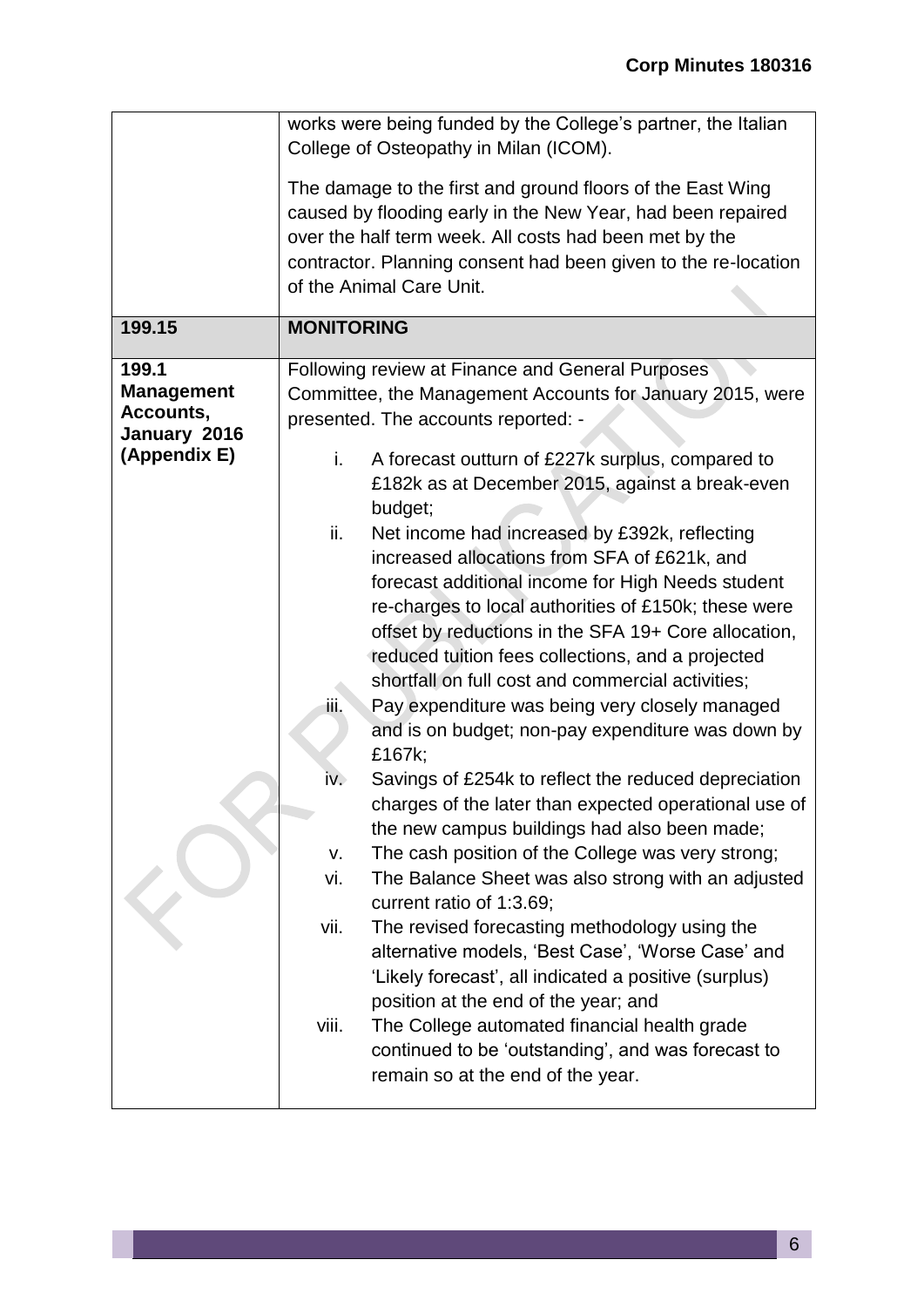| 199.2<br><b>Corporation Key</b><br><b>Performance</b><br>Indicators,<br>January 2016<br>(Appendix G)<br>199.3<br><b>Safeguarding</b><br>and Prevent<br><b>Update</b><br>(Standing Item) | Corporation members asked the College Management<br>whether they anticipated any issues that might affect the<br>budget forecast for this year. College Management<br>commented that they were not aware of any specific concerns.<br>The Board also referred to the budgetary benefit in the current<br>year of reduced depreciation charges of £254k because of the<br>delayed operational use of the new College buildings. This<br>saving would not be available next year, and there could be an<br>underlying issue, as the budget appeared to be very tight once<br>this one-off factor was discounted.<br>The Corporation KPIs were reviewed, noting the broadly<br>unchanged position compared to the December 2015<br>indicators. The area of concern remained 16-18 FE student<br>recruitment which was red flagged because of the shortfall of<br>43 students against the allocation. This would remain an area<br>for review going forward.<br>There were no matters to report. |
|-----------------------------------------------------------------------------------------------------------------------------------------------------------------------------------------|----------------------------------------------------------------------------------------------------------------------------------------------------------------------------------------------------------------------------------------------------------------------------------------------------------------------------------------------------------------------------------------------------------------------------------------------------------------------------------------------------------------------------------------------------------------------------------------------------------------------------------------------------------------------------------------------------------------------------------------------------------------------------------------------------------------------------------------------------------------------------------------------------------------------------------------------------------------------------------------------|
| 200.15                                                                                                                                                                                  | <b>MATTERS FOR APPROVAL</b>                                                                                                                                                                                                                                                                                                                                                                                                                                                                                                                                                                                                                                                                                                                                                                                                                                                                                                                                                                  |
| 200.1 Revised<br><b>Draft Annual</b><br><b>Report &amp;</b><br><b>Financial</b><br>Statements,<br>2014/15<br>(Appendix G)                                                               | The Annual Report and Financial Statements for 2014/15 were<br>approved by the Corporation at its meeting on 09 December<br>2015, subject to the completion of work in relation to the NCL<br>audited accounts. At the time, it was not thought that there<br>would be any delays in finalising these matters. At the<br>Corporation meeting on 29 January 2016 it was reported that<br>the External Auditors were still awaiting information from NCL.<br>This work had now been completed.                                                                                                                                                                                                                                                                                                                                                                                                                                                                                                 |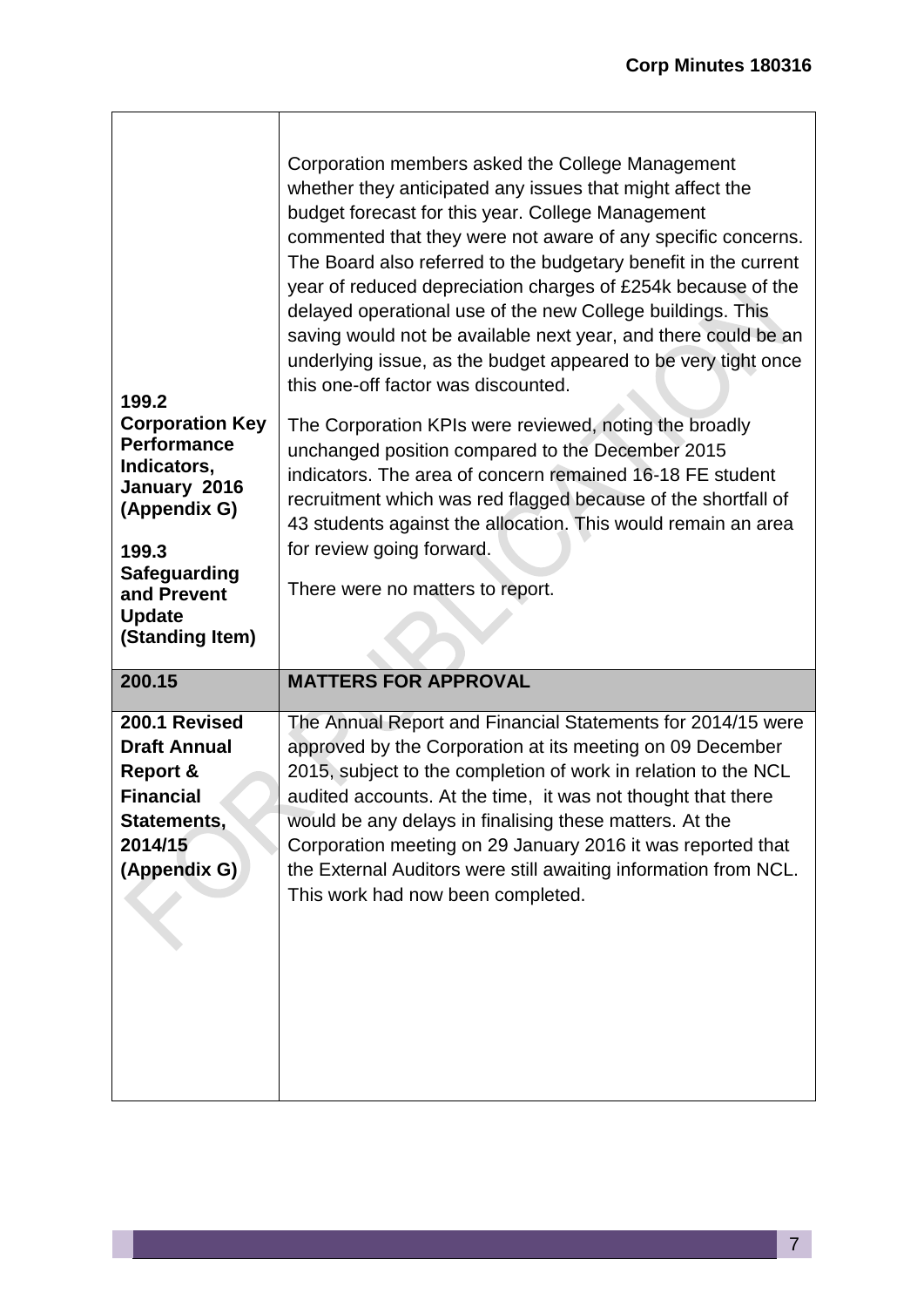|                                                                                                                | Revisions to Note 6 (Principal's Emoluments) and Note 33<br>(Related Party Transactions) had been made, and the Report<br>and Financial Statements 2014/15, as revised, were presented<br>for approval by the Board and for signature by the Chair of the<br>Corporation and the Principal and Chief Accounting Officer.<br>The revised Report and Financial Statements had been<br>reviewed by the Finance and General Purposes Committee<br>and the Audit Committee.                                                                                                                                                                                                                                                                                                                                                                  |
|----------------------------------------------------------------------------------------------------------------|-----------------------------------------------------------------------------------------------------------------------------------------------------------------------------------------------------------------------------------------------------------------------------------------------------------------------------------------------------------------------------------------------------------------------------------------------------------------------------------------------------------------------------------------------------------------------------------------------------------------------------------------------------------------------------------------------------------------------------------------------------------------------------------------------------------------------------------------|
|                                                                                                                | It was reported that in the absence of the Principal and Chief<br>Accounting Officer in Saudi Arabia, the External Auditors had<br>confirmed that it was permissible for the Principal and Chief<br>Accounting Officer to give her approval and confirmation of<br>signature to the Board in the meeting, which should be<br>minuted. The Principal's signatures could be inserted on the<br>documents after the Board meeting. Arrangements had been<br>made to courier the documents by secure consignment to<br>Saudi Arabia next week, and it was anticipated that the total<br>time for the despatch and return of the documents would be<br>between 7-10 working days. They would then be sent to the<br>External Auditors for submission to the Skills Funding Agency.<br>The Principal approved the Annual Report and Financial |
| 200.2 Revised<br><b>Draft External</b><br><b>Audit</b><br><b>Management</b><br>Letter, 2014/15<br>(Appendix H) | Statements of the NESCOT Group for the year 2014/15. She<br>confirmed that she would sign the Annual Report and Financial<br>Statements and the Letter of Representations, and return the<br>documents as described.                                                                                                                                                                                                                                                                                                                                                                                                                                                                                                                                                                                                                    |
|                                                                                                                | <b>RESOLVED:</b> the Annual Report and Financial Statement of<br>the NESCOT Group for 2014/15 be approved for signature by<br>the Chair and the Principal and Chief Accounting Officer.                                                                                                                                                                                                                                                                                                                                                                                                                                                                                                                                                                                                                                                 |
|                                                                                                                | The Management Letter of the External Auditors confirmed<br>that an unqualified opinion in respect of the financial statement<br>audit and the regularity audit would be issued. There were no<br>material misstatements identified during the audit which were<br>not subsequently adjusted by management, or which remained<br>unadjusted for.                                                                                                                                                                                                                                                                                                                                                                                                                                                                                        |
|                                                                                                                | Two additional recommendations were made by the External<br>Auditors in the Management Letter. The first additional<br>recommendation concerned the Saudi project and NCL:                                                                                                                                                                                                                                                                                                                                                                                                                                                                                                                                                                                                                                                              |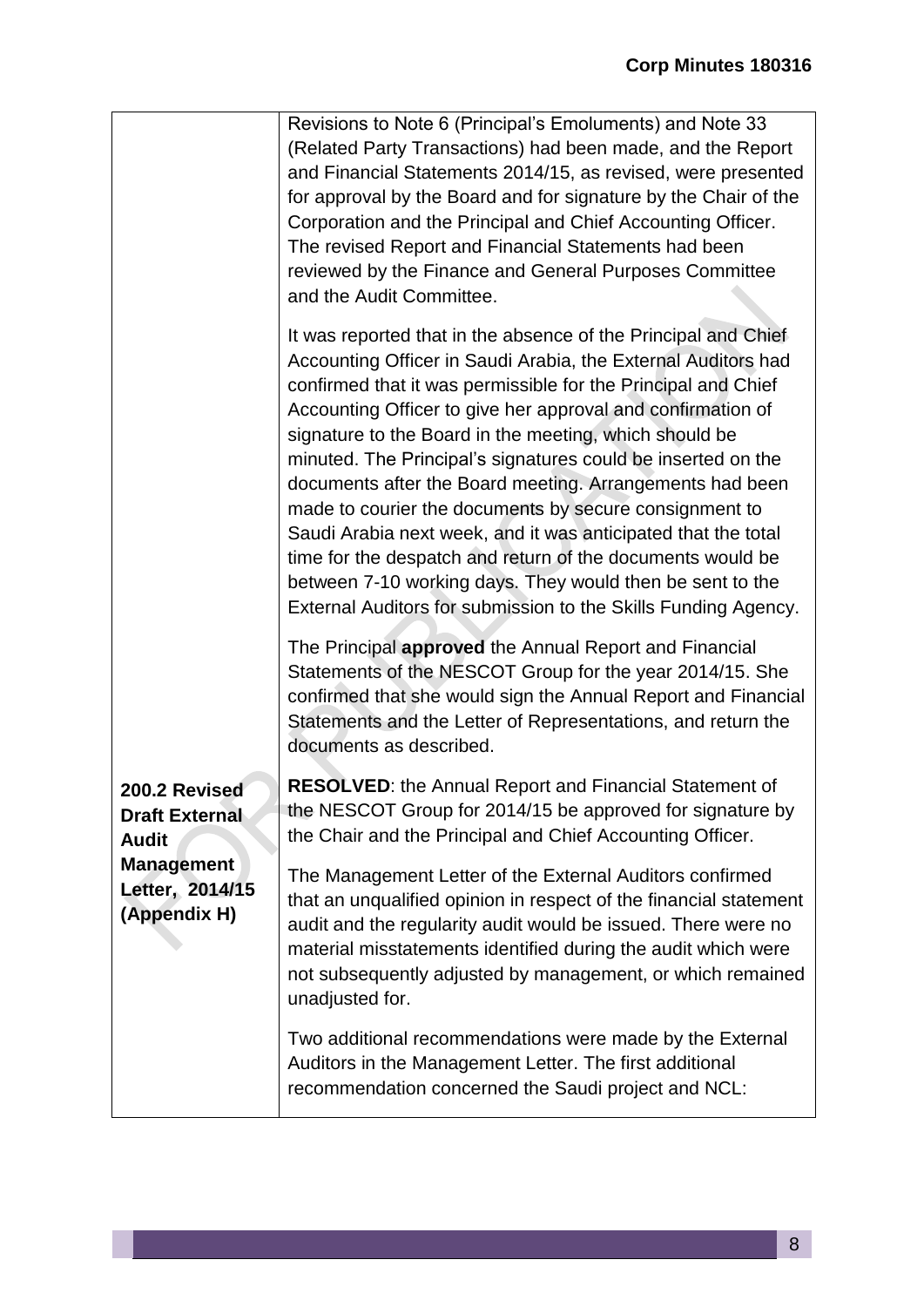|                                                                                   | 'Continuing review and monitoring of the project is<br>needed. Reporting to the college and its governors<br>should be regular and of sufficient detail e.g. to include<br>management accounts and forecasts, as well as all<br>related parties.                                                                                                |
|-----------------------------------------------------------------------------------|-------------------------------------------------------------------------------------------------------------------------------------------------------------------------------------------------------------------------------------------------------------------------------------------------------------------------------------------------|
|                                                                                   | In summary, it is recommended that, as the majority<br>stakeholder, the college obtains much better quality<br>management information and on a more timely basis<br>than they are currently getting.                                                                                                                                            |
|                                                                                   | The recommendation had been accepted by the College<br>Management, and the Management response had been<br>accepted by the External Auditors.                                                                                                                                                                                                   |
|                                                                                   | The second additional recommendation concerned 'disclosure<br>errors' in the Disclosure Notes to the Financial Statements, as<br>follows:                                                                                                                                                                                                       |
|                                                                                   | 'Adequate controls are needed to ensure the accurate<br>related party<br>capture<br>οf<br>transactions<br>and<br>a<br>register of<br>comprehensive<br>interests<br>should<br>be<br>maintained and updated throughout the year'.                                                                                                                 |
|                                                                                   | The recommendation had been accepted by the College<br>Management, and the Management response had been<br>accepted by the External Auditors.                                                                                                                                                                                                   |
| 200.3 Revised<br><b>Draft Letter of</b><br><b>Representations</b><br>(Appendix I) | On behalf of the Audit Committee, the Chair of the Committee<br>stated that the Committee was very clear that the College<br>Management must implement the recommendations of the<br>External Auditors. The Committee expressed its concern at the<br>need for the revision and re-submission of the Annual Report<br>and Financial Statements. |
|                                                                                   | The Letter of Representations was unchanged from the<br>documents presented to the Corporation on 09 December<br>2015.                                                                                                                                                                                                                          |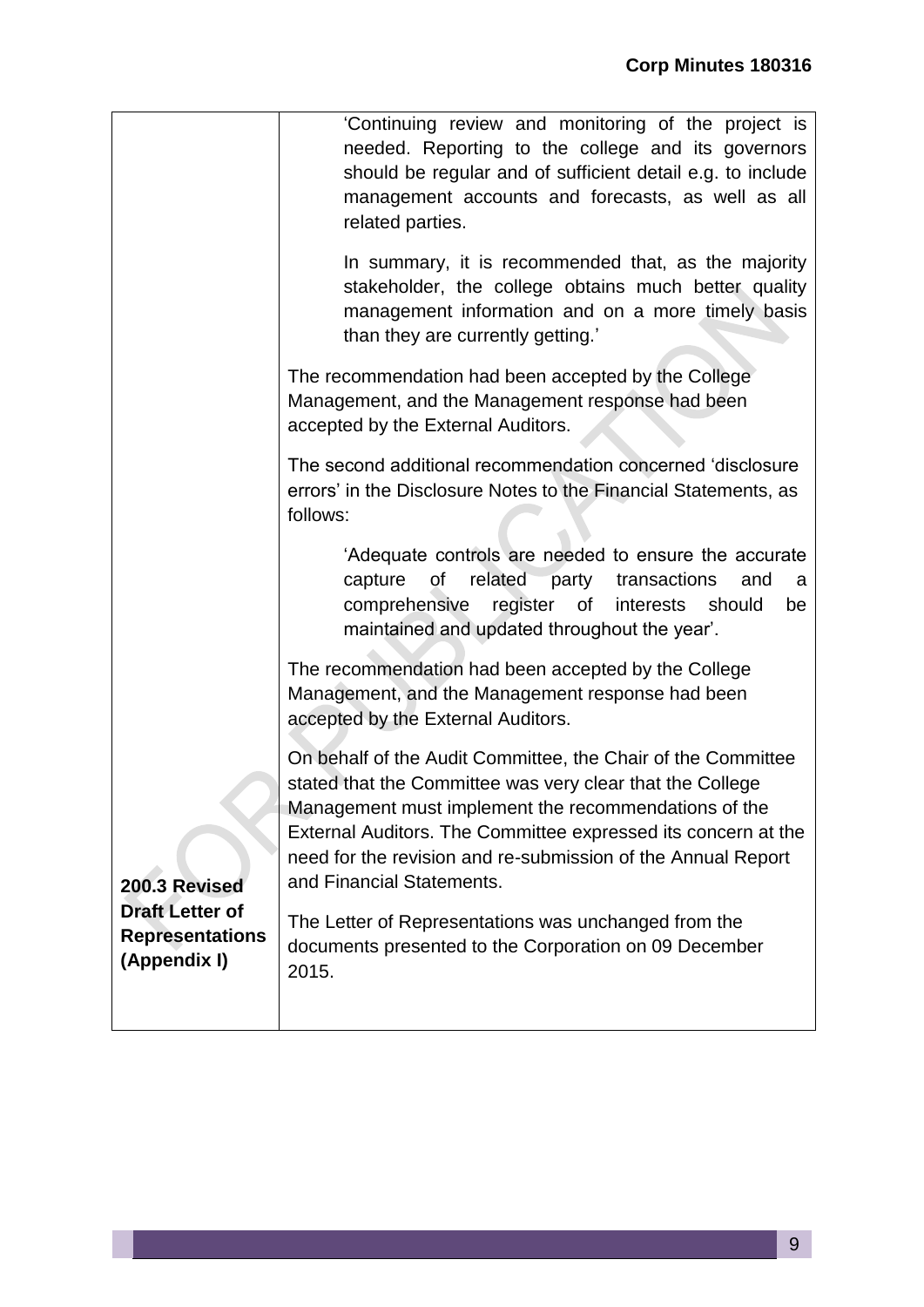|                                                 | <b>RESOLVED:</b> that the Letter of Representations be approved<br>for signature by the Chair of the Corporation and the Principal<br>and Chief Accounting Officer. The Letter of Representations<br>would be signed by the Chair of the Corporation and couriered<br>to the Principal and Chief Accounting Officer for the insertion<br>of her signatures, before its return to NESCOT in the UK.                                                                                                                                                                                                                                                                                                                                                                                                                                                                                                                                                                                                                                                                                                            |
|-------------------------------------------------|---------------------------------------------------------------------------------------------------------------------------------------------------------------------------------------------------------------------------------------------------------------------------------------------------------------------------------------------------------------------------------------------------------------------------------------------------------------------------------------------------------------------------------------------------------------------------------------------------------------------------------------------------------------------------------------------------------------------------------------------------------------------------------------------------------------------------------------------------------------------------------------------------------------------------------------------------------------------------------------------------------------------------------------------------------------------------------------------------------------|
|                                                 |                                                                                                                                                                                                                                                                                                                                                                                                                                                                                                                                                                                                                                                                                                                                                                                                                                                                                                                                                                                                                                                                                                               |
| 201.15                                          | <b>MATTERS FOR REPORT</b>                                                                                                                                                                                                                                                                                                                                                                                                                                                                                                                                                                                                                                                                                                                                                                                                                                                                                                                                                                                                                                                                                     |
|                                                 | <b>NESCOT Business Services</b>                                                                                                                                                                                                                                                                                                                                                                                                                                                                                                                                                                                                                                                                                                                                                                                                                                                                                                                                                                                                                                                                               |
| <b>201.1 Chair's</b><br><b>Report &amp; NBS</b> | The Chair reported on the meeting of NBS held on 14 March<br>2016, and referred to the draft minutes of the meeting: -                                                                                                                                                                                                                                                                                                                                                                                                                                                                                                                                                                                                                                                                                                                                                                                                                                                                                                                                                                                        |
| <b>Minutes</b>                                  | The Principal provided an update about the actions<br>i.<br>taken to address areas of concern arising from the<br>CoE Data Quality and Contract Compliance Review<br>from 2015. The Principal had confidence in the<br>systems in place, and she had taken personal<br>responsibility for class registers;<br>The Board noted the revised draft Annual Report &<br>ii.<br>Financial Statements of the NESCOT Group and the<br>NCL Accounts for 2014/15;<br>The Management Accounts for six months to the end<br>iii.<br>of January 2016 had been considered, and there<br>were discussions about the need to strengthen the<br>reporting arrangements from NCL to NBS and<br>through to the College, as recommended by<br><b>NESCOT's External Auditors;</b><br>Matters concerned with the funding dispute with CoE,<br>iv.<br>and its implications for the project's financial forecast<br>were noted, as were the recent adverse reports in the<br>UK FE press about UK colleges' losses on the CoE<br>project. The Principal will discuss these matters in her<br>report to the Board later on the agenda; |
|                                                 | The Board unanimously appointed Peter Stamps as a<br>۷.<br>director of NCL; and                                                                                                                                                                                                                                                                                                                                                                                                                                                                                                                                                                                                                                                                                                                                                                                                                                                                                                                                                                                                                               |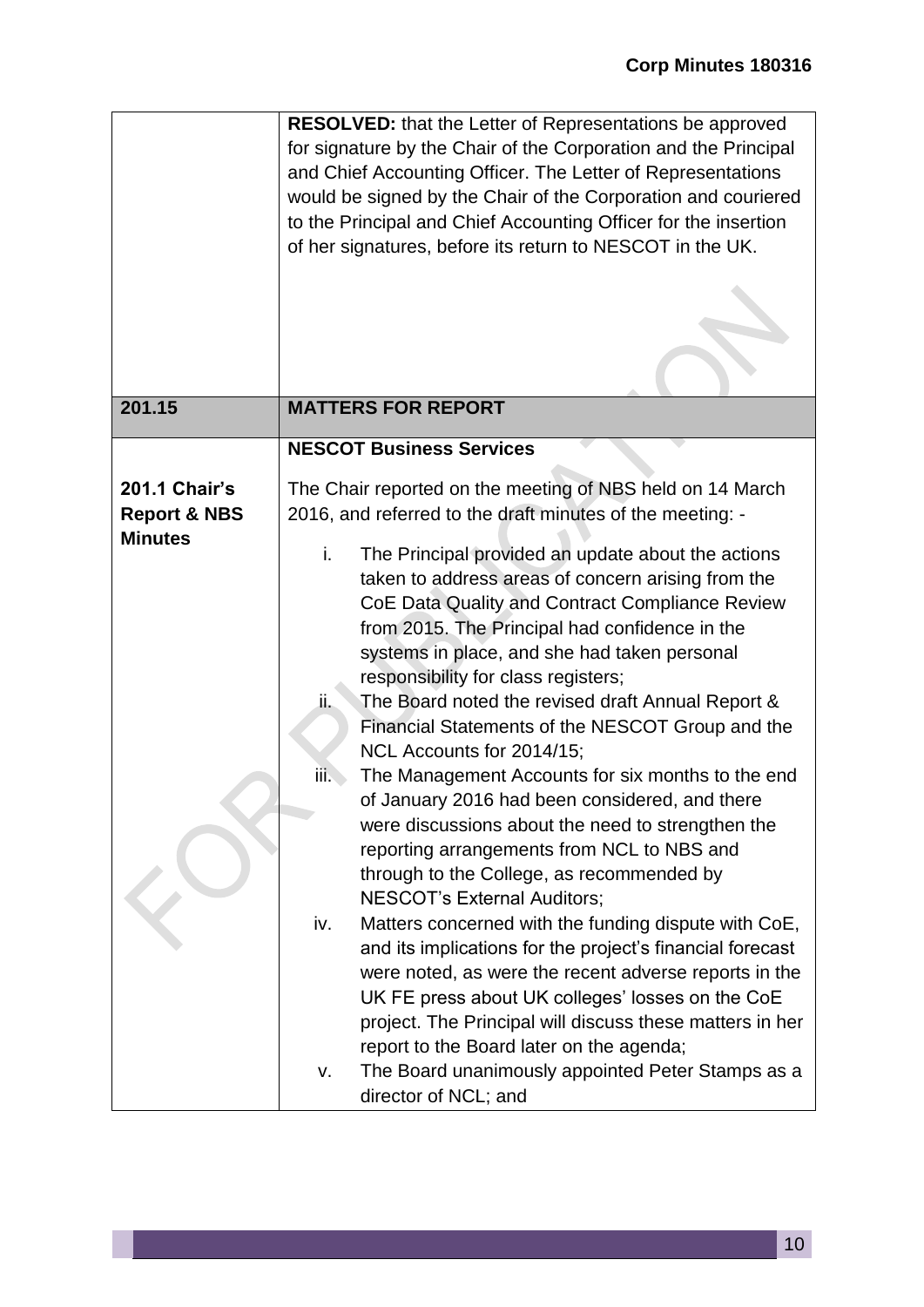|                       | vi.<br>It was proposed that Peter Stamps also joins the NBS              |
|-----------------------|--------------------------------------------------------------------------|
|                       | Board; advice was being sought on this matter, but                       |
|                       | the Board's view was that this would be helpful,                         |
|                       | subject to Peter's agreement.                                            |
|                       |                                                                          |
| 201.2 Jeddah          | The Principal's presentation on the Jeddah College was                   |
| <b>College Update</b> | received. The following items were highlighted: -                        |
| <b>Report</b>         | i.<br>The College had yesterday received the Cambridge                   |
| (Appendix L-          | English Language results for Foundation Year (FY)                        |
| <b>Presentation)</b>  | students sitting their examinations in the Spring term.                  |
|                       | Only three students had failed. There was a clear trend                  |
|                       | of more students being successful in the Cambridge                       |
|                       | examinations. This meant fewer students having to take                   |
|                       | resits, and more students being eligible to progress to                  |
|                       | the vocational programmes in year 2;                                     |
|                       | Retention was currently at 84%, but it was noted that<br>ii.             |
|                       | this would decline because a number of students were                     |
|                       | likely to be withdrawn because their attendance was                      |
|                       | poor. The College was not being funded for these                         |
|                       | students because of the 80% monthly attendance                           |
|                       | funding rule;                                                            |
|                       | iii.                                                                     |
|                       | The single most important reason for student drop-out<br>was attendance; |
|                       | iv.<br>Analysis of student retention by course level                     |
|                       | demonstrated that retention was much higher once                         |
|                       | students progressed onto vocational programmes:                          |
|                       | Foundation Year retention was much lower at 78%, and                     |
|                       | 77% for FY resits, compared to 88% for vocational                        |
|                       | students;                                                                |
|                       | Overall, the retention, attendance of students and<br>v.                 |
|                       | achievement of students had improved compared to                         |
|                       | earlier years. Governors asked what was making the                       |
|                       | difference? The Principal commented that the College                     |
|                       | worked very hard with student to develop a strong work                   |
|                       | ethic, commitment to study and discipline. The                           |
|                       | Foundation Year was very much about moulding                             |
|                       | student behaviours and ways of thinking, so that they                    |
|                       | would be successful in their studies and attractive to                   |
|                       | prospective employers;                                                   |
|                       |                                                                          |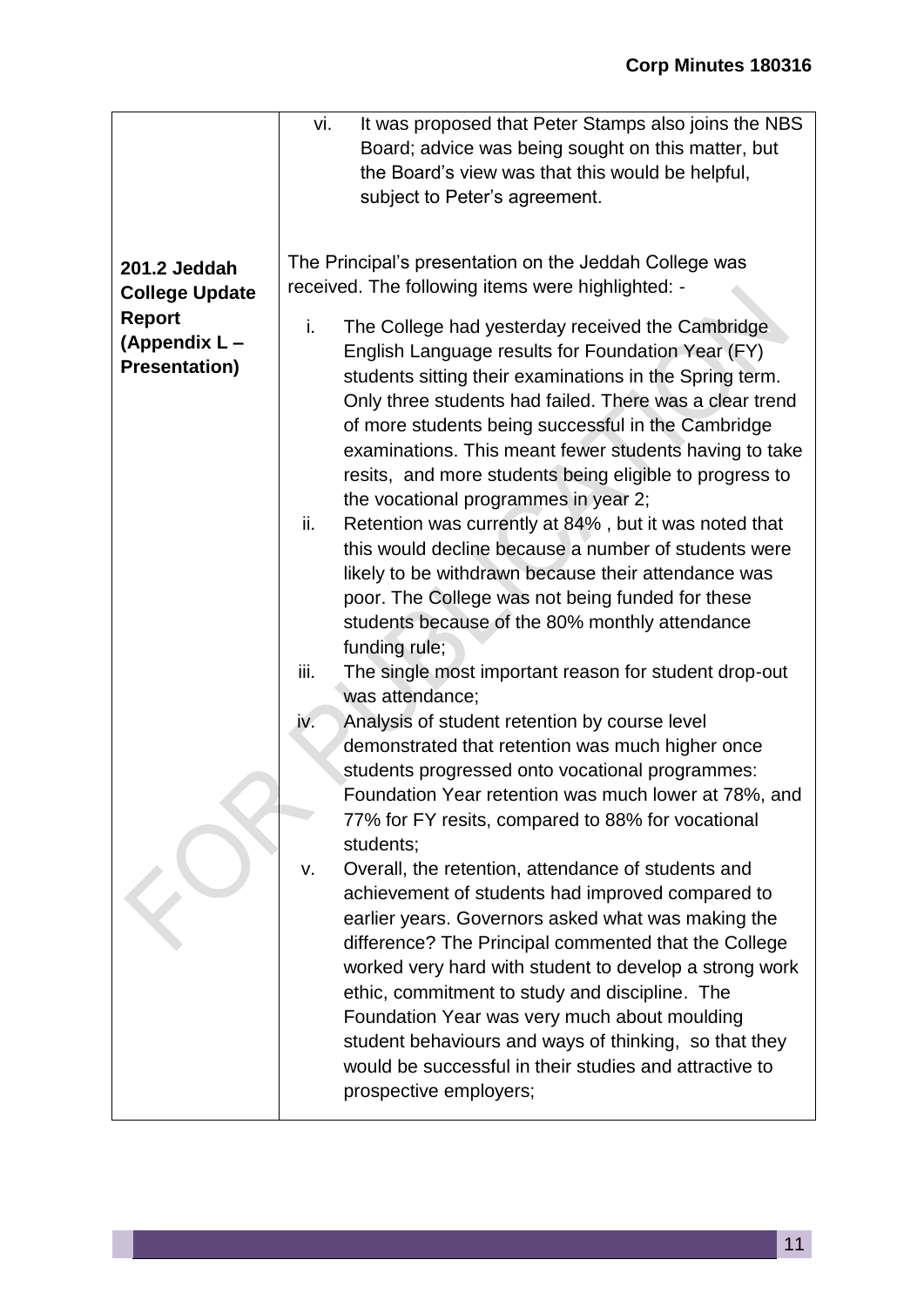| vi.   | CoE had changed their rules regarding the eligibility of      |
|-------|---------------------------------------------------------------|
|       | mature students to enrol at the College. The average          |
|       | age of students was now 18-19, whereas previously the         |
|       | College had admitted older students, including the            |
|       | parents of some students;                                     |
| vii.  | Monthly attendance levels had showed fluctuations             |
|       | caused by bad weather (sandstorms, heavy rain and             |
|       | flooding), students sitting university entrance               |
|       | examinations in January, and also the absence of the          |
|       | Principal from the College attending the Ofsted               |
|       | inspection in the UK, and attendance at meetings in           |
|       | Riyadh and at the King Abdullah Economic City                 |
|       | (KAEC);                                                       |
| viii. | The College was currently being funded for about 560          |
|       | FTE students i.e. above minimum guaranteed funding            |
|       | levels. Student attendance remained an area for               |
|       | continuing focus: Saudi students have traditionally           |
|       | always taken additional holidays before and after             |
|       | scheduled breaks;                                             |
| ix.   | It was difficult to retain teaching staff, and staff turnover |
|       | was very high. About 60% of staff leave at the end of         |
|       | each year. It is proving more and more difficult to attract   |
|       | UK and other western staff to come to Saudi Arabia            |
|       | because of the security concerns. There is a small core       |
|       | team of local hire teachers who had been with the             |
|       | College for some time. The Principal was the only             |
|       | member of staff left working at the College who was at        |
|       | the College at the start of the project. It was probable      |
|       | that her Head of Departments would be leaving the             |
|       | College at the end of this current academic year.             |
|       | Governors remarked upon the improvement in                    |
|       | performance of the College, but the very high staff           |
|       | turnover rate was a concern;                                  |
| Х.    | There had been a 20% increase in achievements in the          |
|       | November examinations compared to last year;                  |
| xi.   | 57% of teachers had been assessed as good or better           |
|       | in their lesson observations; Grade 3 teachers were           |
|       | being observed to see if they had improved. The               |
|       | College had taken on a number of Saudi teachers;              |
| xii.  | A video staff development sessions had been delivered         |
|       | by Skype from NESCOT UK staff focusing on good                |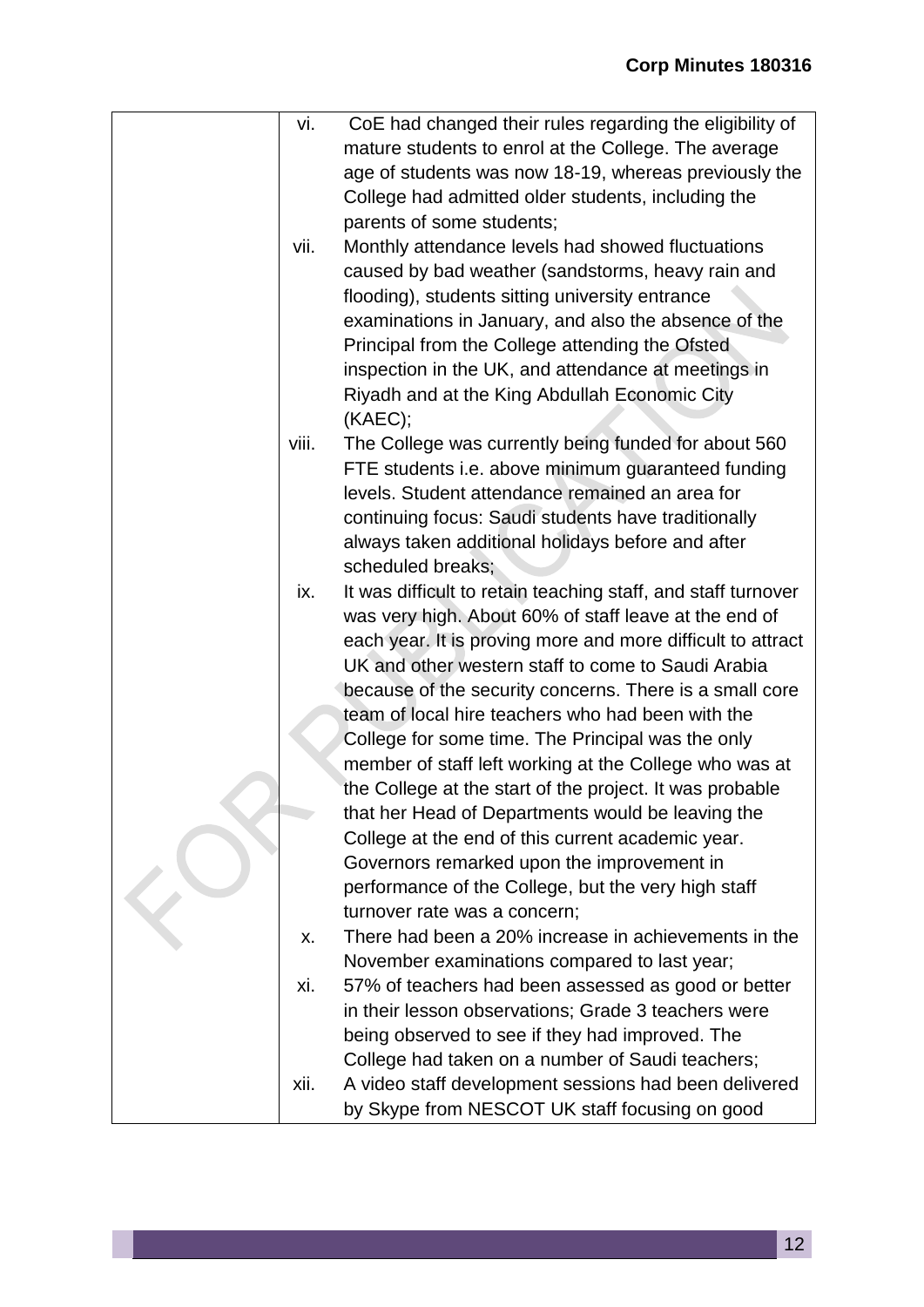|        | teaching practice, as well as some "Show and Tell"        |
|--------|-----------------------------------------------------------|
|        | peer-led workshops. The Jeddah teaching staff find        |
|        | these very beneficial;                                    |
| xiii.  | All students have to undertake a significant internship   |
|        | assignment with an employer. NESCOT has received          |
|        | excellent feedback from employers who have taken on       |
|        | NESCOT students, and most employers are keen to           |
|        | employ the students at the end of their courses. It was   |
|        | noted that 68 students have completed internships with    |
|        | local employers;                                          |
| xiv.   | The Principal had initiated a number of meetings with     |
|        | employers that had the potential to deliver cost recovery |
|        | work for NCL. These were at KAEC, working with            |
|        | employers based there. For reasons of capacity, these     |
|        | leads had been handed-over to Burton and South            |
|        | Derbyshire College to follow-up;                          |
| XV.    | The recent CoE monitoring visit, which comprised of a     |
|        | curriculum review and mini-audit, had been positive.      |
|        | Leadership and Management was found to be strong;         |
| xvi.   | Recent meetings with CoE had re-affirmed the Saudi        |
|        | Government's commitment to the Public Private             |
|        | Partnership (PPP) model of public service reform. The     |
|        | Government was looking at how the model, involving        |
|        | overseas providers, could be applied in the schools       |
|        | sector. The education and health budgets were ring-       |
|        | fenced, despite the economic problems in Saudi Arabia;    |
| xvii.  | The College will not be receiving an Institutional Review |
|        | (IR) grade for the inspection conducted in the 2014/15    |
|        | academic year. Instead, the IR in the current year would  |
|        | be applied retrospectively for the purposes of the        |
|        | calculation of any performance bonus;                     |
| xviii. | Internal audit of student records had been undertaken,    |
|        | which indicated that there were about 70 missing          |
|        | documents, such as student photographs, original High     |
|        | School certificates and Health forms. The students have   |
|        | been advised that unless they bring in the missing        |
|        | documents, they will be withdrawn from the College;       |
| xix.   | There have been no recent communications on the           |
|        | matter of contract renewal following the receipt of the   |
|        | CoE letter in November;                                   |
|        |                                                           |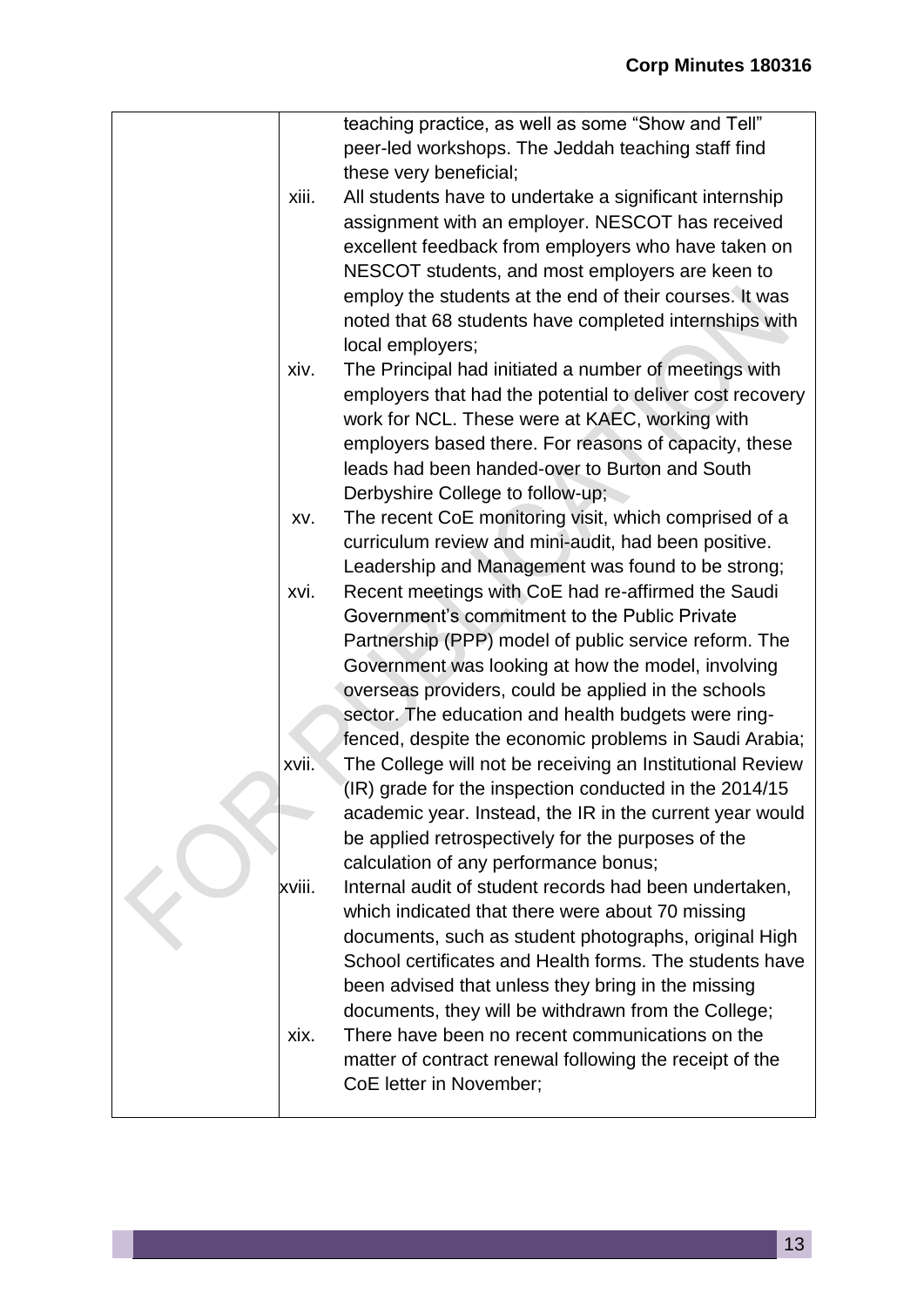|                                        | Part of the discussion of this item has been redacted and<br>excluded from publication on the grounds of commercial<br>confidentiality.                                                                                                                                                                                                                                                                                                                                                                                                                                                                                                                                                                                                                                                                                                                                                                                                                                                                                                                                                                    |
|----------------------------------------|------------------------------------------------------------------------------------------------------------------------------------------------------------------------------------------------------------------------------------------------------------------------------------------------------------------------------------------------------------------------------------------------------------------------------------------------------------------------------------------------------------------------------------------------------------------------------------------------------------------------------------------------------------------------------------------------------------------------------------------------------------------------------------------------------------------------------------------------------------------------------------------------------------------------------------------------------------------------------------------------------------------------------------------------------------------------------------------------------------|
|                                        | The Principal re-assured Governors that NCL was not<br>xxi.<br>making huge losses such as those reported for other<br>UK colleges operating in Saudi Arabia. The operation<br>was breaking even, or making a small profit. Other<br>providers had invested heavily in equipment and a large<br>staffing infrastructure, and they were now having to<br>make large numbers of staff redundant. NESCOT had<br>been cautious in its approach to the project, costs had<br>been very tightly controlled and by only taking-on one<br>College, it had not over-reached itself. The College was<br>operating within a budget based on the minimum<br>guaranteed payment. Governors were advised that it<br>was not believed other providers were making a surplus<br>on operations from CoE colleges. It was not possible to<br>obtain company accounts of companies registered in<br>Saudi Arabia;<br>Discussions were being held at Ambassadorial level<br>xxii.<br>regarding the CoE funding issues; and<br>xxiii.<br>A reminder about the Company structures was<br>provided, including the reporting lines. |
| <b>201.3 Saudi</b>                     | It was decided to defer discussion of other Saudi project                                                                                                                                                                                                                                                                                                                                                                                                                                                                                                                                                                                                                                                                                                                                                                                                                                                                                                                                                                                                                                                  |
| <b>Project Reports</b>                 | reports.                                                                                                                                                                                                                                                                                                                                                                                                                                                                                                                                                                                                                                                                                                                                                                                                                                                                                                                                                                                                                                                                                                   |
| (Appendix Ki/Kii)                      |                                                                                                                                                                                                                                                                                                                                                                                                                                                                                                                                                                                                                                                                                                                                                                                                                                                                                                                                                                                                                                                                                                            |
|                                        | <b>Curriculum and Quality Committee</b>                                                                                                                                                                                                                                                                                                                                                                                                                                                                                                                                                                                                                                                                                                                                                                                                                                                                                                                                                                                                                                                                    |
| 201.4 Report of<br>the Chair and       |                                                                                                                                                                                                                                                                                                                                                                                                                                                                                                                                                                                                                                                                                                                                                                                                                                                                                                                                                                                                                                                                                                            |
| <b>C&amp;Q Minutes</b><br>(Appendix M) | The Chair of the Curriculum and Quality Committee reported<br>on the recent meeting of the Committee held on 02 March<br>2016. There had been a very robust and informed discussion<br>about the College SAR led by the teaching staff Governor,                                                                                                                                                                                                                                                                                                                                                                                                                                                                                                                                                                                                                                                                                                                                                                                                                                                           |
|                                        | focusing on strategies to support the College to get from Good<br>to Outstanding, and how to capture in a holistic way the<br>excellent work done by teachers to support students to<br>achieve their very best. The recent Ofsted inspection of the<br>College, which whilst very pleasing, had confirmed that the bar                                                                                                                                                                                                                                                                                                                                                                                                                                                                                                                                                                                                                                                                                                                                                                                    |

 $\Box$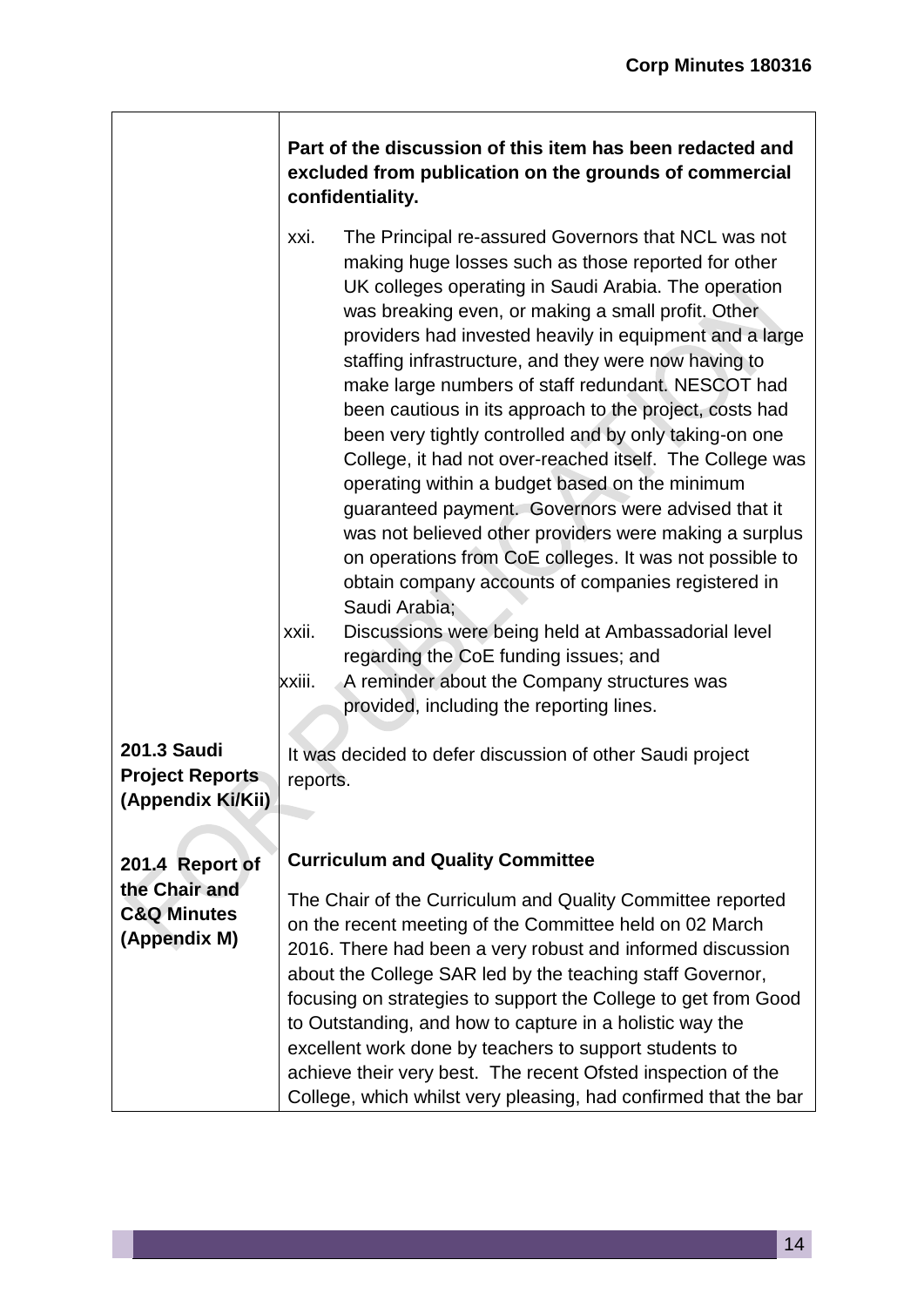|                                                                           | had been raised, and NESCOT was being challenged to raise<br>standards even higher. The Committee had reviewed the Post<br>Inspection Action Plan (PIAP) It was AGREED that the PIAP<br>would be referred to the full Board for discussion (ACTION:<br><b>CMa/DR).</b> The recurring theme and priority in all Curriculum<br>and Quality meetings was English and Maths, and a<br>considerable amount of time had been spent discussing these<br>matters.                                                                                                                                                                                                                                                                                                                                                                                                                                                                                                                                                                                                                      |
|---------------------------------------------------------------------------|--------------------------------------------------------------------------------------------------------------------------------------------------------------------------------------------------------------------------------------------------------------------------------------------------------------------------------------------------------------------------------------------------------------------------------------------------------------------------------------------------------------------------------------------------------------------------------------------------------------------------------------------------------------------------------------------------------------------------------------------------------------------------------------------------------------------------------------------------------------------------------------------------------------------------------------------------------------------------------------------------------------------------------------------------------------------------------|
| 201.5 Report of                                                           | <b>Finance and General Purposes Committee</b>                                                                                                                                                                                                                                                                                                                                                                                                                                                                                                                                                                                                                                                                                                                                                                                                                                                                                                                                                                                                                                  |
| the Chair and<br><b>F&amp;GP Minutes</b><br>(Appendix M)                  | The Chair of the Finance and General Purposes Committee<br>confirmed that the tabled minutes of the meeting held on 04<br>March 2016 were draft until approved by the Committee. In<br>addition to its review of the Management Accounts received by<br>the Board earlier in this meeting, the updated Treasury<br>Management authorisation procedure had been approved.<br>This would seek to maximise returns on cash invested with<br>banks, and the procedures and controls in place to manage<br>the new account with the Metro Bank had been approved. A<br>helpful report on sector employment and finance issues<br>affecting colleges had been discussed by the Committee.                                                                                                                                                                                                                                                                                                                                                                                            |
| 201.6 Report of                                                           | <b>Audit Committee</b>                                                                                                                                                                                                                                                                                                                                                                                                                                                                                                                                                                                                                                                                                                                                                                                                                                                                                                                                                                                                                                                         |
| the Chair and<br><b>Audit Committee</b><br><b>Minutes</b><br>(Appendix N) | The Chair of the Audit Committee reported on the tabled<br>minutes of the Audit Committee held on 11 March 2016.<br>Attention was drawn to the positive report of the internal<br>auditors which had been commissioned to review sub-<br>contracting arrangements at the College. The auditors were<br>able to provide a certificate to the SFA confirming the outcome<br>of their review. The Committee was advised about the internal<br>audit assignment report on capital projects which was likely to<br>provide an Amber/Red opinion. The report was not available<br>for the meeting, but would be considered at the next earliest<br>opportunity. The other reports covering Risk Management and<br>Governance and Payroll received a Green opinion. The<br>Committee was pleased that the report on the implementation<br>of outstanding audit recommendation was positive, and<br>demonstrated the improvements that had been made by the<br>College Management. The Strategic Risk Register and Risk<br>Assurance Framework reports were good reports, reflecting a |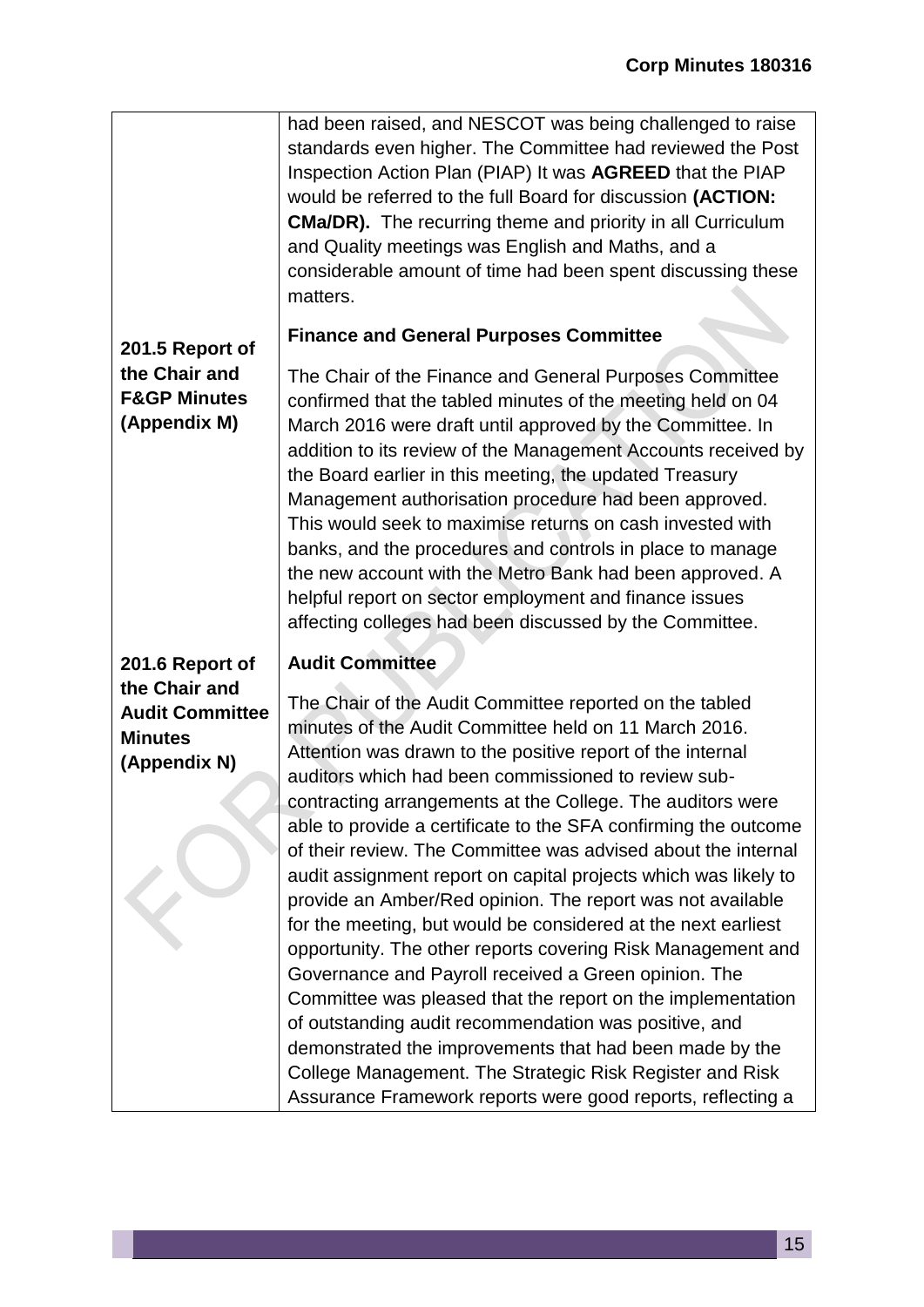|                   | prudent and self-critical approach to the evaluation and         |
|-------------------|------------------------------------------------------------------|
|                   | mitigation of risk. There were a number of areas such as         |
|                   | Government policy changes where it was not feasible to           |
|                   |                                                                  |
|                   | provide meaningful assurance at the audit level of the           |
|                   | Assurance Framework. In considering the report on Health and     |
|                   | Safety matters, the Committee had recommended that the           |
|                   | College investigate obtaining Strategies for Crisis Intervention |
|                   | and Prevention (SCIP) training in working with and handling      |
|                   | the behaviour of students who may have Autism,                   |
| 201.7 Report of   | Intellectual/Learning Disabilities and/or Mental Health issues.  |
| the Chair and     | <b>Search and Governance Committee</b>                           |
| <b>Search and</b> |                                                                  |
| Governance        | The Chair of the Search and Governance Committee reported        |
| <b>Committee</b>  | on the meeting held on 03 March 2016, noting as follows: -       |
| <b>Minutes</b>    | a) Learning Walks involving the participation of members         |
| (Appendix P)      | of the C&Q Committee were being piloted with a view to           |
|                   | a wider scheme being rolled-out to all external                  |
|                   | Governors;                                                       |
|                   | b) Governor appraisals as part of the Board's                    |
|                   | effectiveness strategy had commenced, and would be               |
|                   | reported to the Board following review by the                    |
|                   | Committee;                                                       |
|                   | c) Funding had been secured from BIS/AoC for one day of          |
|                   | consultancy from a National Governance Leader (NGL).             |
|                   | Discussions had taken place with the appointed                   |
|                   | consultant, Judith Williams, who was an experienced              |
|                   | Chair of Governors at another GFE college and who                |
|                   | had experience of supporting boards in Area Reviews. It          |
|                   | had been agreed that she would facilitate and support            |
|                   | Governors in the discussions of the Corporation's                |
|                   | response to the recommendations arising from the Area            |
|                   | Review at its meeting on 13 May 2016. The meeting on             |
|                   | 13 May would, therefore, be an extended one, and                 |
|                   | Governors were asked to note that it would be likely to          |
|                   | last into the afternoon; and                                     |
|                   | d) Other matters, including Membership and Succession            |
|                   | Planning and the Governance Improvement Action Plan              |
|                   | were the subject of reports elsewhere on the                     |
|                   | Corporation agenda.                                              |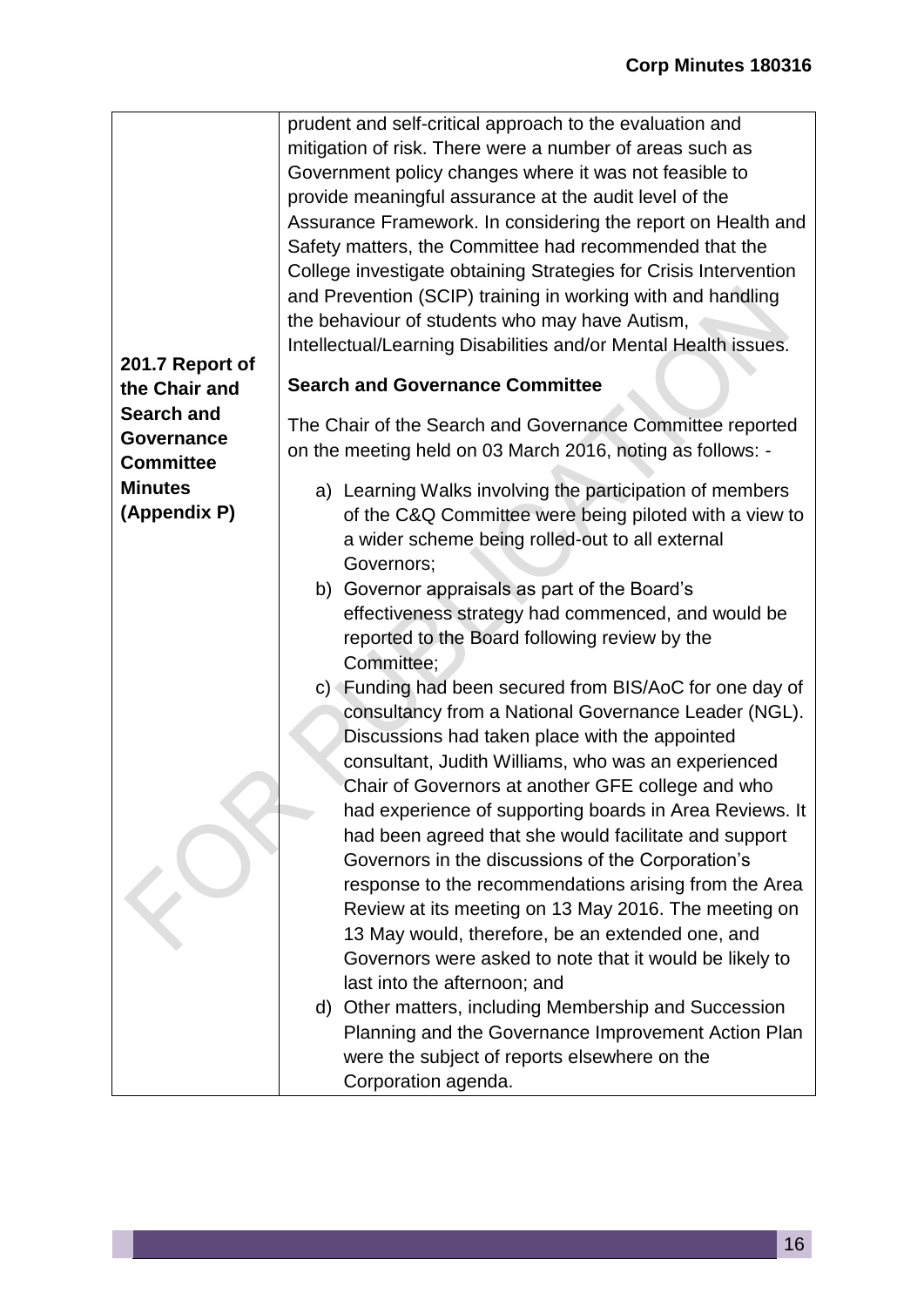| 202.15                                                                        | <b>GOVERNANCE MATTERS</b>                                                                                                                                                                                                                                                                                                                                                                                                                                                                                                                                                                                                                                                                                                                                                                                                                                                                                                                                                                                                                                                                                                                                                                                                                                                                                                                                                                                                                                             |
|-------------------------------------------------------------------------------|-----------------------------------------------------------------------------------------------------------------------------------------------------------------------------------------------------------------------------------------------------------------------------------------------------------------------------------------------------------------------------------------------------------------------------------------------------------------------------------------------------------------------------------------------------------------------------------------------------------------------------------------------------------------------------------------------------------------------------------------------------------------------------------------------------------------------------------------------------------------------------------------------------------------------------------------------------------------------------------------------------------------------------------------------------------------------------------------------------------------------------------------------------------------------------------------------------------------------------------------------------------------------------------------------------------------------------------------------------------------------------------------------------------------------------------------------------------------------|
|                                                                               |                                                                                                                                                                                                                                                                                                                                                                                                                                                                                                                                                                                                                                                                                                                                                                                                                                                                                                                                                                                                                                                                                                                                                                                                                                                                                                                                                                                                                                                                       |
| 202.1<br>Membership &<br><b>Succession</b><br><b>Planning</b><br>(Appendix Q) | The Search and Governance Committee reviewed the<br>membership of the Governing Body at its meeting on 03 March<br>2016. In accordance with best governance practice and the<br>Code of Good Governance, it considered the position with<br>regard to those Governors whose terms of office were due to<br>expire at the end of the current academic year. The Committee<br>also considered the skills profile of the Corporation and<br>identified a number of areas where the membership could be<br>suitably strengthened. It noted the current gender imbalance<br>on the Governing Body, and what steps could be taken to<br>secure a more balanced membership.                                                                                                                                                                                                                                                                                                                                                                                                                                                                                                                                                                                                                                                                                                                                                                                                  |
|                                                                               | It was confirmed that Professor Hunt was to stand-down<br>from the Corporation and as Chair of the Board at the<br>end of the term. He had recently retired from UCA and<br>had re-located to Suffolk. Professor Hunt had made an<br>immense contribution to the work of the NESCOT<br>Board, and he would be sadly missed. A new Chair<br>would need to be elected at the July meeting of the<br>Corporation, and any Governors who were interested in<br>being put forward for election were invited to make<br>enquiries with the Chair and/or Clerk. Reflecting the<br>usual arrangements for succession planning, the Vice<br>Chair of the Corporation, Professor Luke, had indicated<br>his willingness to be put forward for election to the<br>position of Chair, if that were the wish of the Governing<br>Body.<br>Mr Earl Laird had also indicated that he would be<br>standing down from the Corporation at the end of the<br>academic year. Governors placed on record their<br>appreciation of Earl's work on the Board and on the<br>Audit Committee.<br>Mr Chris Shortt, who had served on the Corporation<br>since 2009, and who had agreed last year to extend his<br>term of office for a further 12 months, could serve a<br>further year with the agreement of the Board. Chris had<br>contributed a huge amount to the success of the<br>campus project, and the recommendation of the<br>Committee was that he be invited to serve for another |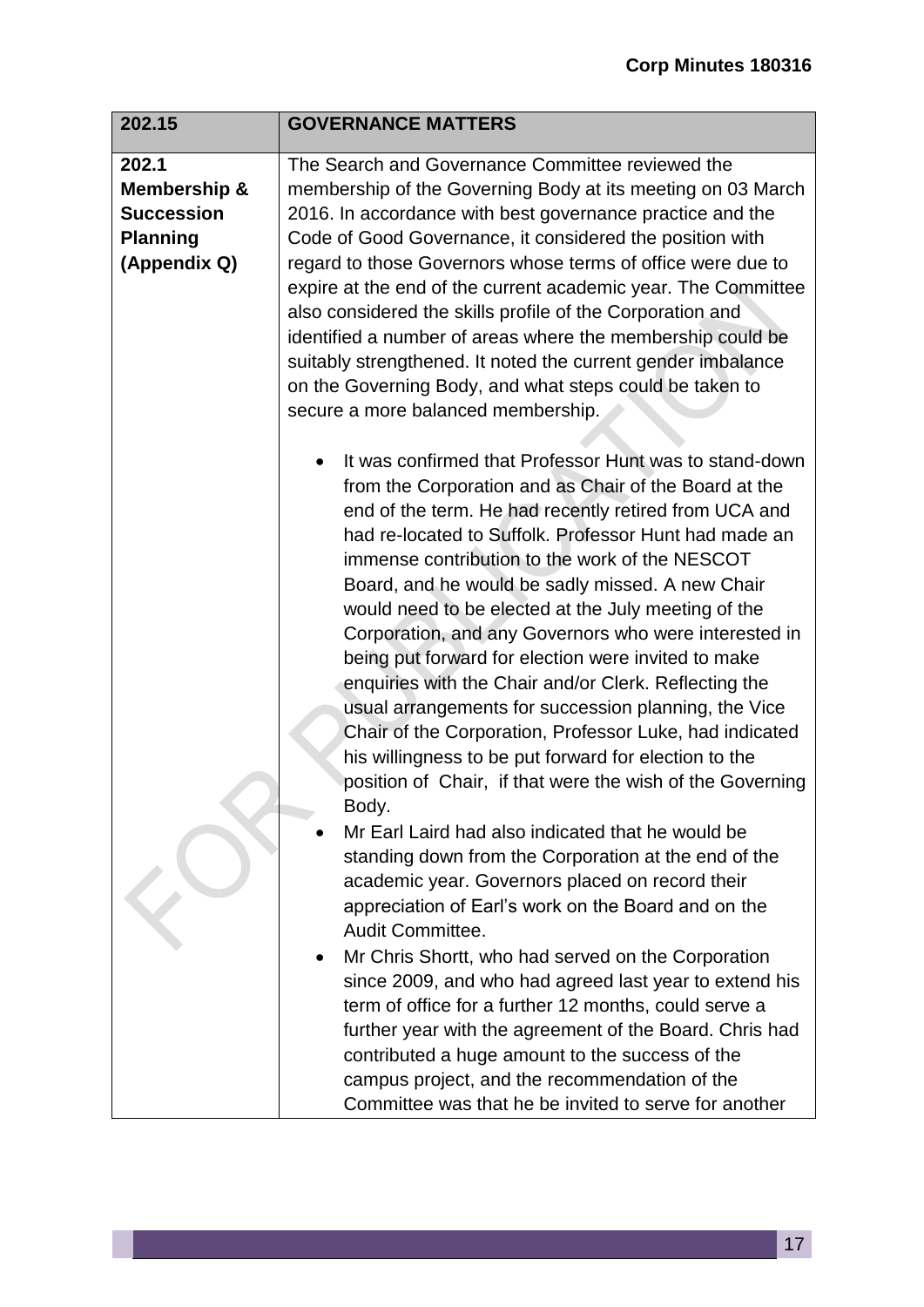| 12 months. Chris was currently considering his other        |
|-------------------------------------------------------------|
| commitments, and had yet to confirm whether he was          |
| able to put himself forward for re-election.                |
| Mr Trevor Willington was eligible for re-election, and the  |
| recommendation of the Committee was that Trevor be          |
| invited to extend his term for a further four years. Trevor |
| was considering his outside commitments, and he had         |
| indicated that he would advise the Clerk of his             |
| intentions about whether he felt able to be put forward     |
| for re-election in May.                                     |
| Mr Chris Muller was eligible for re-appointment to the      |
| Board for a further two years, and he had indicated that    |
| he was willing to be put forward for re-election.           |
| Mr Peter Stamps was eligible for re-appointment to the      |
| Board. Peter had indicated that he was willing to be put    |
| forward to serve for a further four year term.              |
| The Committee felt that, based on the analysis of Board     |
| skills and the confirmed and possible vacancies on the      |
| Board, the Corporation should seek to strengthen the        |
| membership by recruiting Governors with expertise in        |
| areas such legal matters, property matters, higher and      |
| further education, audit, health and safety and IT.         |
| Consideration should be given to advertising for new        |
| Board members.                                              |
| The Committee recommended that links be made with           |
| women's business and other networks with a view to          |
| recruiting female Governors.                                |
| It was RESOLVED that: -                                     |
|                                                             |
| 1. The Board approves the re-appointment of Chris Muller    |
| for a further period of two years.                          |
| 2. The Board approves the re-appointment of Peter           |
| Stamps for a further period of four years;                  |
| 3. Should he be willing to do so, the Board approves the    |
| re-appointment of Trevor Willington for a further period    |
| of four years;                                              |
| 4. Should he be willing to do so, the Board approves the    |
| re-appointment of Chris Shortt for a minimum period of      |
| one year; and                                               |
|                                                             |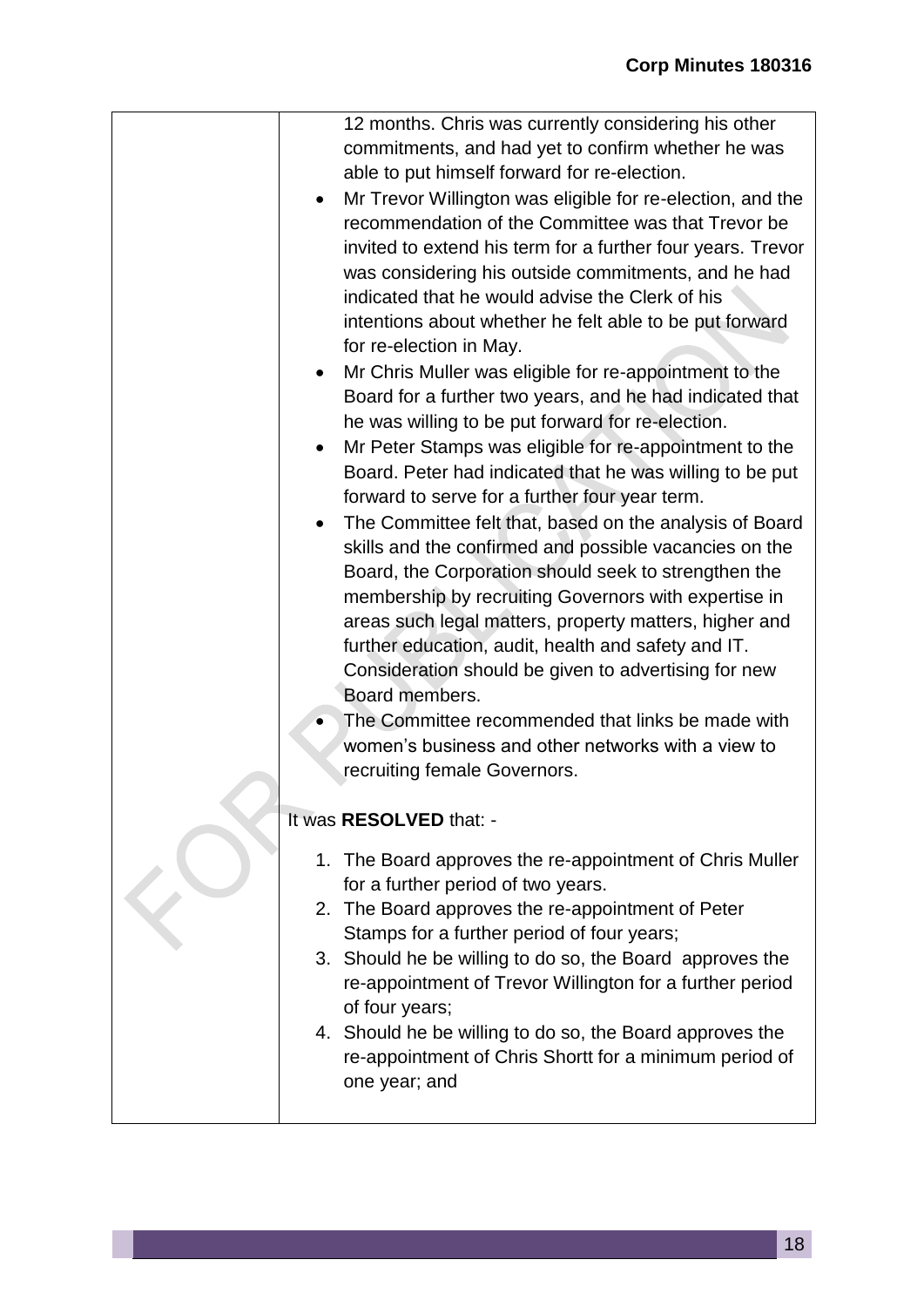| 203.15                                                                                                                                  | <b>STUDENT MATTERS</b>                                                                                                                                                                                                                                                                                           |
|-----------------------------------------------------------------------------------------------------------------------------------------|------------------------------------------------------------------------------------------------------------------------------------------------------------------------------------------------------------------------------------------------------------------------------------------------------------------|
| <b>Revised Terms</b><br>of Reference of<br>the Senior Staff<br>Performance &<br><b>Remuneration</b><br><b>Committee</b><br>(Appendix T) | reference of the Senior Staff Performance and Remuneration<br>Committee were approved.                                                                                                                                                                                                                           |
| 202.3 Draft<br><b>Revised Public</b><br><b>Value (Benefit)</b><br><b>Statement</b><br>(Appendix S)<br>202.4 Draft                       | The Board <b>approved</b> the revised Public Value Statement for<br>publication, noting that it aligned with the new Strategic Plan<br>2015-2020.<br>Following review by the Committee, the revised terms of                                                                                                     |
| 202.2<br>Governance<br><b>Action Plan</b><br><b>Update</b><br>(Appendix R)                                                              | The Governance Action Plan update report was noted.                                                                                                                                                                                                                                                              |
|                                                                                                                                         | 5. The Board gives its approval to a longer-term strategy<br>to increase the size of the Governing Body.<br>It was noted that the Principal had lost her connection to the<br>meeting during the discussion of this item. She re-joined the<br>meeting at agenda item 15.0 (Minute 207.15 Confidential<br>Items) |

The Student Governor discussed the circulated 'Student Representative and Governor Statement'.

- There was concern about the failure to hold Student Representative meetings in the Osteopathy Department. The College Management undertook to investigate this matter immediately **(ACTION: CH).**
- The statement noted the serious concern of teaching staff about the College's failure to award pay rises. This affected students, although it was commented that NESCOT teaching staff were incredible, and possessed great skills.
- More could be done to enhance the student experience by encouraging greater participation in social and sporting activities, supporting the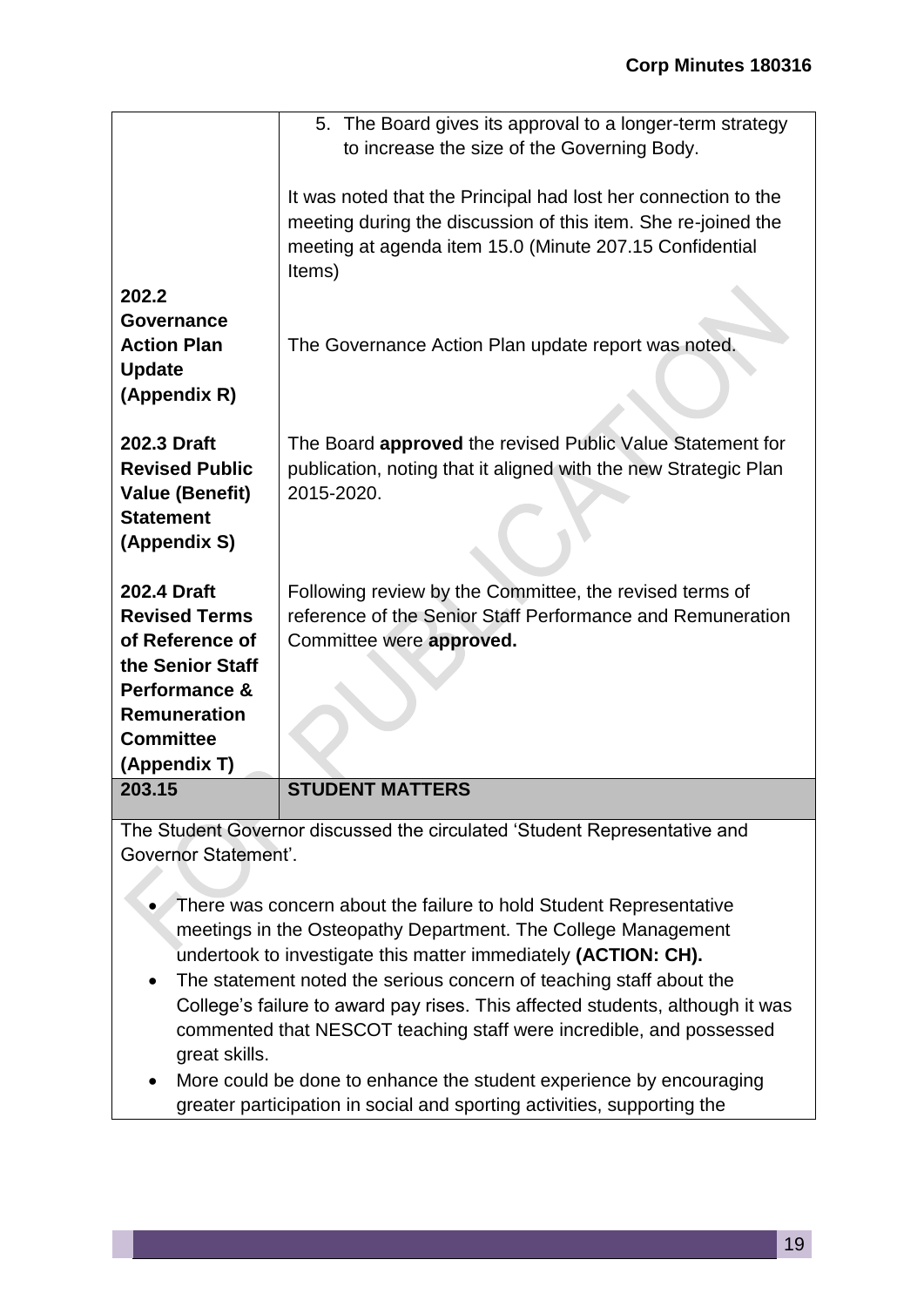establishment of a vibrant Students' Union and facilitating wider student interaction on a cross-college basis. The Head of College agreed that these were helpful comments, and these areas should be reviewed with a view to refreshing the approach to student engagement and participation. The Board supported this position, and whilst recognising that these issues were complex and would require some time in order that a proper consideration of strategy be undertaken, requested that a report be brought forward to a future meeting **(ACTION: CH).** 

The Board thanked the Student Governor for the forthrightness of his comments, and for his valued contribution to the work of the Board over the past 12 months. The Board joined the Chair in wishing him well for his forthcoming exams, and in his future career.

It was noted that a number of students had expressed interest in joining the Board as Student Governors. There was provision to appoint two FE Student Governors, as well as an HE Student Governor.

| 204.15 | <b>STAFF MATTERS</b>                                                        |
|--------|-----------------------------------------------------------------------------|
|        | The teaching staff Governor reported the concern of College staff about the |

negative local and national press reports about the College. The Board noted these concerns.

| 205.15 | DATE AND TIME OF THE NEXT MEETING |
|--------|-----------------------------------|

The next meeting of the Board would take place at 13 May 2016, starting at 09.00. It would be an extended day to consider the recommendations of the Area Review, with facilitation support from a National Governance Leader (NGL).